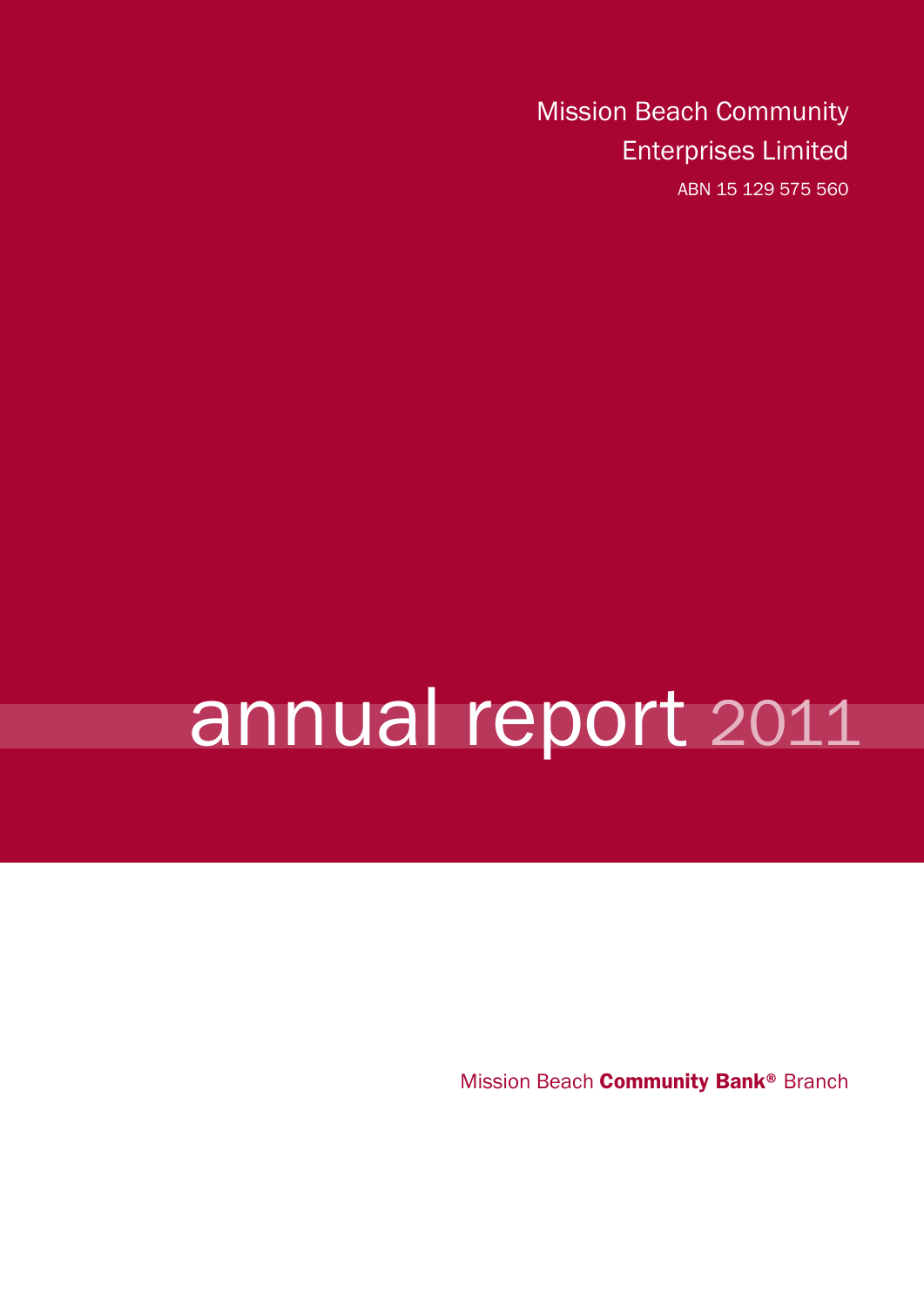## **Contents**

| <b>Chairperson's report</b>                 | 2     |
|---------------------------------------------|-------|
| <b>Manager's report</b>                     | 3     |
| <b>Bendigo and Adelaide Bank Ltd report</b> | 4-5   |
| Directors' report                           | $6-9$ |
| <b>Financial statements</b>                 | 10-13 |
| Notes to the financial statements           | 14-26 |
| <b>Directors' declaration</b>               | 27    |
| Independent audit report                    | 28-29 |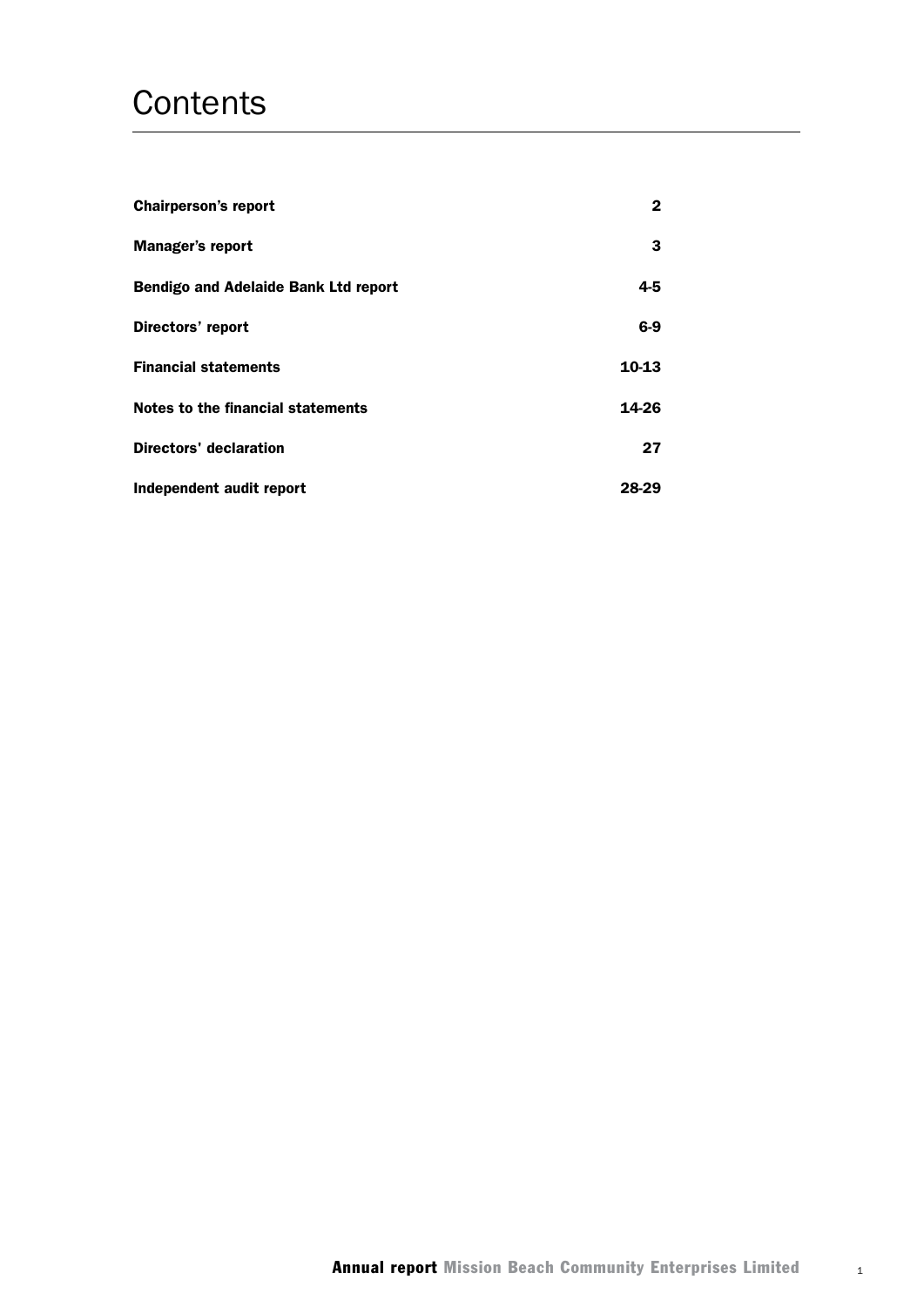# Chairperson's report

## For year ending 30 June 2011

What turbulent times we have been through. Since our opening in July 2008 at the height of the Global Financial Crisis (GFC), we have continued to grow, and grow strongly, despite the strong headwinds caused by global events, natural disasters and the instability caused by turnover of Branch Managers.

As shareholders, we should all feel proud of our achievement in establishing a full service banking facility for our community. How wonderful that we were open within two days of Cyclone Yasi to support the community by cashing their Disaster Relief cheques and to provide support to our existing customers and non-customers. Our Branch Manager, Geoff Beckley showed outstanding leadership and commitment. Our staff, Alicia Dewberry, Jodi Hunt and Diana Kennedy-Wood provided admirable support and service to a distressed community. Regrettably, the Cyclone took its toll on two of our staff who have subsequently left Mission Beach.

As shareholders, we should also feel proud of the financial support we have given to our community. In our first three years we have provided more than \$30,000 to various community initiatives. The \$11,000 we contributed this year provided a shade cloth for Mission Beach State School play area, sponsored a candidate to attend the RYLA youth leadership camp organised by Rotary, supported the Onna Mission Adventure Race organized by the Surf Club and Police Youth Club, the Photographic Stills Exhibition as part of Mission Beach Film Festival and various other community projects. Our big ticket item is our offer to the Mission Beach Aquatic Facility and Cassowary Coast Regional Council to provide solar heating to facilitate all year round use of the swimming pool. We are accruing funds toward this significant project over a three year period. Through the Community Enterprise FoundationTM arm of Bendigo and Adelaide Bank Ltd, we facilitated a \$10,000 grant for Mission Beach Rotary to restore the Cutten Brothers Walking Track.

Your Directors put in another dedicated year in a voluntary capacity. Two Directors attended a workshop in Brisbane, another Director attended the State Conference in Noosa and a fourth attended the National Conference in Sydney. We had one Director resign with two candidates in training seeking election at this AGM. We have three Directors retiring at this AGM.

Our gratitude is again extended to our staff, both old and new. Having a Branch Manager and staff who understand the **Community Bank®** model and can communicate it effectively is a catalyst for the escalated growth of our business. While we still have a trading loss this year, the loss is getting less as the business grows and our break-even point is now in sight.

This is my final year as Chair and as a Director. As I reflect on the process which began in July 2006, after Cyclone Larry and is ending five years later after Cyclone Yasi, I feel that we have achieved an extraordinary thing which will continue to benefit this community for many years to come and with increasing contribution. None of it would have been possible without the commitment and dedication of the original Steering Committee, three of whom are continuing on as Directors. I would like to thank you all for your support and acceptance of my tyranny as Chair.

Finally, thank you to our shareholders. It is your capital that made it possible. It is a sign of your conviction and commitment that only three trades of shares out of 372 shareholders have occurred. Your patience will be rewarded.

Declardocl

Rhonda Murdoch Chairperson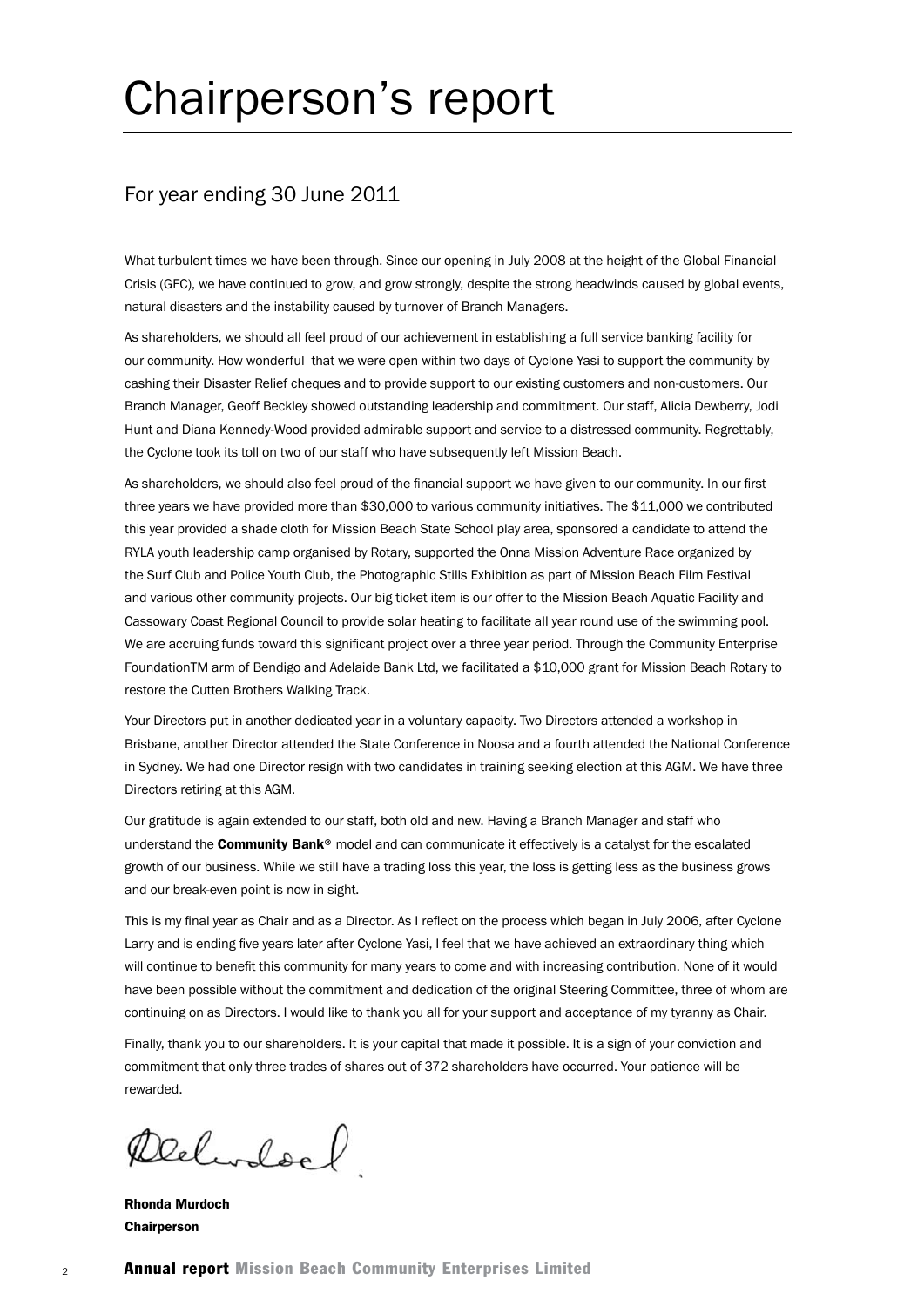## Manager's report

### For year ending 30 June 2011

Mission Beach Community Bank® Branch has continued to grow its business during the 2011 financial year.

Solid growth has been achieved despite difficult trading conditions. Even prior to the horror of Cyclone Yasi in February 2011, it was evident that the main economic driver of Mission Beach, tourism, was suffering. The regional industries of banana and sugar cane farms were also experiencing difficult trading conditions. Residential property sales were down on previous years. Add to this mix a high Australian dollar, global uncertainty and consumer reluctance, combined with the largest cyclone ever experienced in recorded history which centred on Mission Beach and followed by floods, and the scene was set for very challenging times.

Our determination to re-open the branch quickly after the cyclone was achieved, with the branch closed for only two days. The staff deserve a special thank you. They continued servicing and supporting our customers, even while their own properties and families were adversely affected.

We came through all of this and still grew our total business by a huge 45.1% from \$17.3 million as at 30 June 2010 to more than \$25 million as at 30 June 2011. Customer numbers increased to 1,059, up 23.7% on the previous year. EFTPOS merchant facilities grew by 24% to 31 outlets.

Growth has been achieved through a program of presentations to business groups and individuals explaining the benefits of the **Community Bank®** model. Specialist bankers in commercial business, agribusiness, financial planning, insurance and debtor finance have all participated in this program as required.

Bendigo and Adelaide Bank Ltd received an A- credit upgrading this year, only one of three banks in the world to achieve this since the GFC.

Like all businesses, our success is also driven by our staff. Our staff volunteer a lot of spare time to assist our business During the year, original staff members Alicia Dewberry and Diana Kennedy-Wood left the area. Di is still with Bendigo and Adelaide Bank Ltd in Brisbane and Alicia has moved back to the big smoke of Sydney. We have been very lucky in recruiting two excellent Community Bank® branch trained ladies to replace them. Angela Jackson joined us from Hervey Bay and Andrea Hall from Pinjarra, WA. Their wealth of experience has been greatly appreciated and both have added significantly to our continued success.

Jodi Hunt, our remaining founding staff member merits a special thank you. Jodi remains as passionate and committed to our business as she has from the beginning. Her local knowledge has assisted me and previous managers develop the branch.

During the year, more shareholders have transferred their banking to us. This tangible effort to support your local **Community Bank®** branch will drive our business to profitability, rewarding both shareholders and the community alike.

I would like to thank the Board for their efforts and support throughout the year. They are volunteers who give up a lot of time to help ensure Mission Beach Community Bank® Branch is highly successful.

Geoff Beckley Branch Manager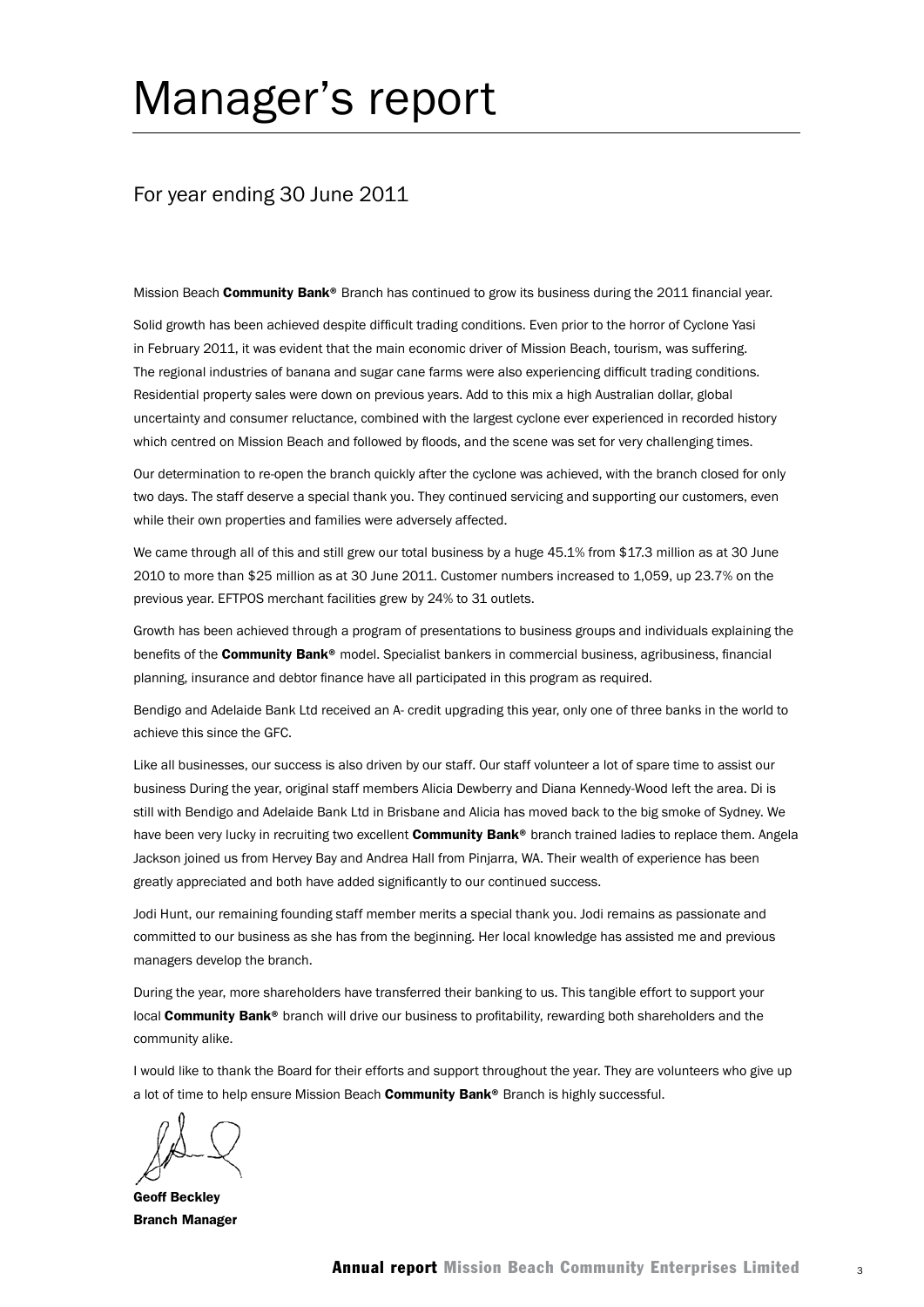# Bendigo and Adelaide Bank Ltd report

### For year ending 30 June 2011

As **Community Bank®** shareholders you are part of something special, a unique banking movement which has evolved into a whole new way of thinking about organising and strengthening community.

Together, we have reached new heights and achieved many great successes, all of which has been underpinned by our commitment and dedication to the communities we're a part of.

Together we're making extraordinary progress, with more than \$58.25 million returned to support community groups and endeavours since the network was established in 1998.

The returns grow exponentially each year, with \$469 thousand returned within the first five years, \$8.15 million within the first eight and \$22.58 million by the end of the first decade of operation. Based on this, we can predict the community returns should top \$100 million within the next three years, which equates to new community facilities, better health care, increased transport services and generally speaking, more prosperous communities.

Together, we haven't just returned \$58.25 million; there is also the flow on economic impact to consider. Bendigo and Adelaide Bank is in the process of establishing an evidential basis that captures the complete picture and the economic outcomes these initiatives generate. However, the tangible outcomes are obvious. We see it in tenanted shops, increased consumer traffic, retained local capital and new jobs but we know that there are broader elements of community strength beyond the economic indicators, which demonstrate the power of our community models.

It is now evident that branches go through a clear maturity phase, building customer support, generating surpluses and establishing a sustainable income stream. This enables Boards to focus less on generating business and more on the community's aspirations. Bendigo is facilitating this through Director engagement and education, community consultations and other community solutions (Community Enterprise Foundation™, Community Sector Banking, Community Telco, Generation Green™ and Community Enterprises) that will provide Boards with further development options.

In Bendigo, your **Community Bank®** Board has a committed and successful partner. Our past efforts and continued commitment to be Australia's leading customer-connected bank, that is relevant, connected and valued, is starting to attract attention and reap rewards.

In January, a Roy Morgan survey into customer satisfaction saw Bendigo Bank achieve an industry leading score among Australian retail banks. This was the first time Bendigo Bank has led the overall results since August 2009.

In May, Fitch Ratings upgraded Bendigo and Adelaide Banks Long-Term Issuer Default Rating (IDR) to A- from BBB+. This announcement saw us become the first Australian bank – and one of the very few banks globally – to receive an upgrade since the Global Financial Crisis.

Standard & Poor's revised credit rating soon followed seeing Bendigo and Adelaide Bank shift from BBB+ stable, to BBB+ positive. These announcements reflect the hard and diligent work by all our staff, our sound risk management practices, low-risk funding and balance sheet structure, sound capital ratios and a sustained improvement in profitability.

The strength of our business model – based on our commitment to our customers and the communities that we operate in – is being recognised by all three ratings agencies.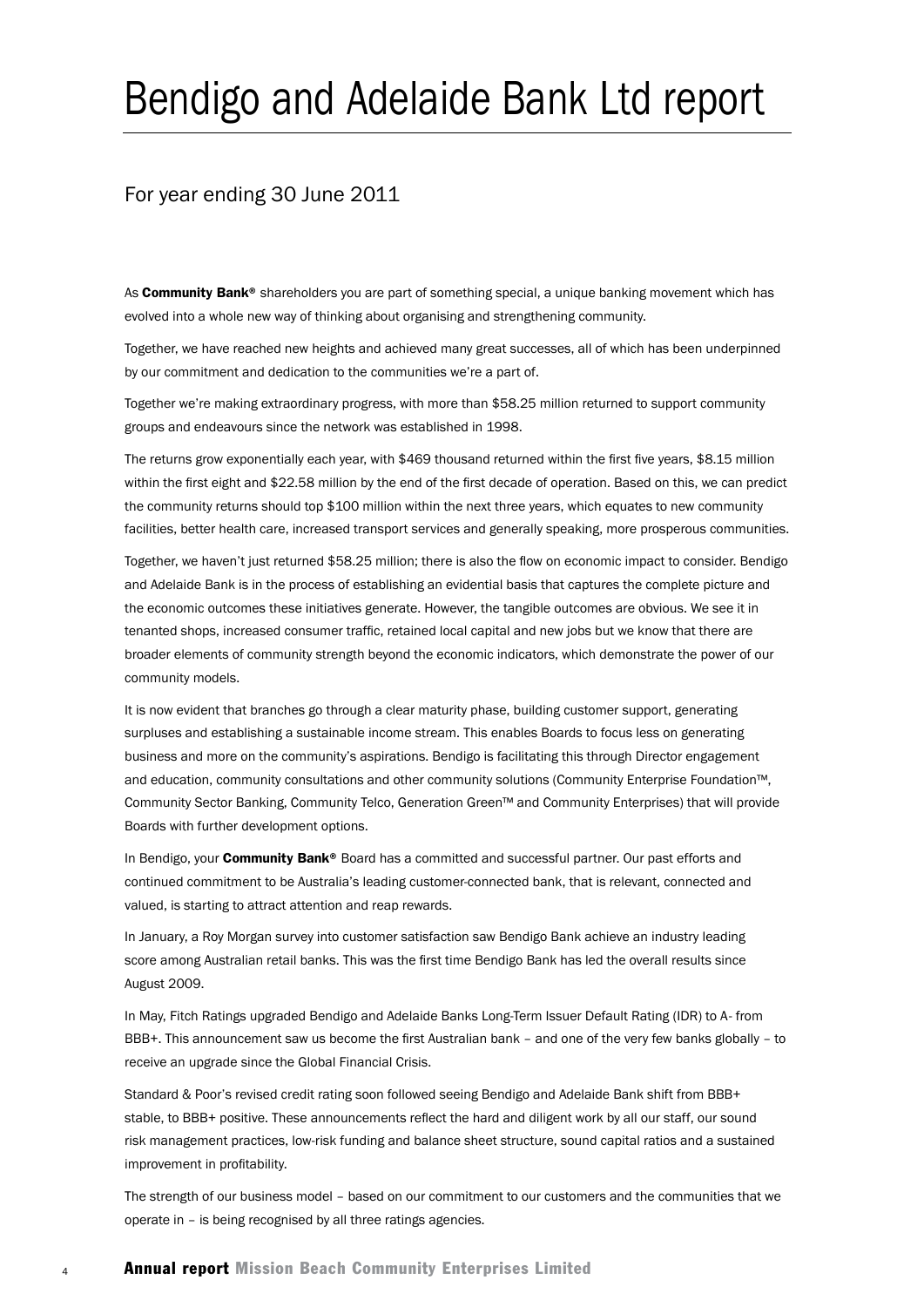## Bendigo and Adelaide Bank Ltd report continued

Over the past year the bank has also added more than 700 additional ATMs through a network sharing agreement with Suncorp Bank, which further enhances our customers' convenience and expands our footprint across the country. In addition to this a further 16 Community Bank® branches were opened.

The bank has also had a renewed focus on business banking and re-launched our wealth management services through Bendigo Wealth, which oversees the Adelaide Bank, Leveraged Equities, Sandhurst Trustees and financial planning offering.

The Community Bank® model is unique and successful, it's one of our major points of difference and it enables us to connect with more than 550,000 customers, in excess of 270 communities and make a difference in the lives of countless people.

We are very proud of the model we have developed and we're very thankful for the opportunity to partner with communities to help build their balance sheets.

We thank you all for the part you play in driving this success.

JU JAL.

Russell Jenkins Executive Customer and Community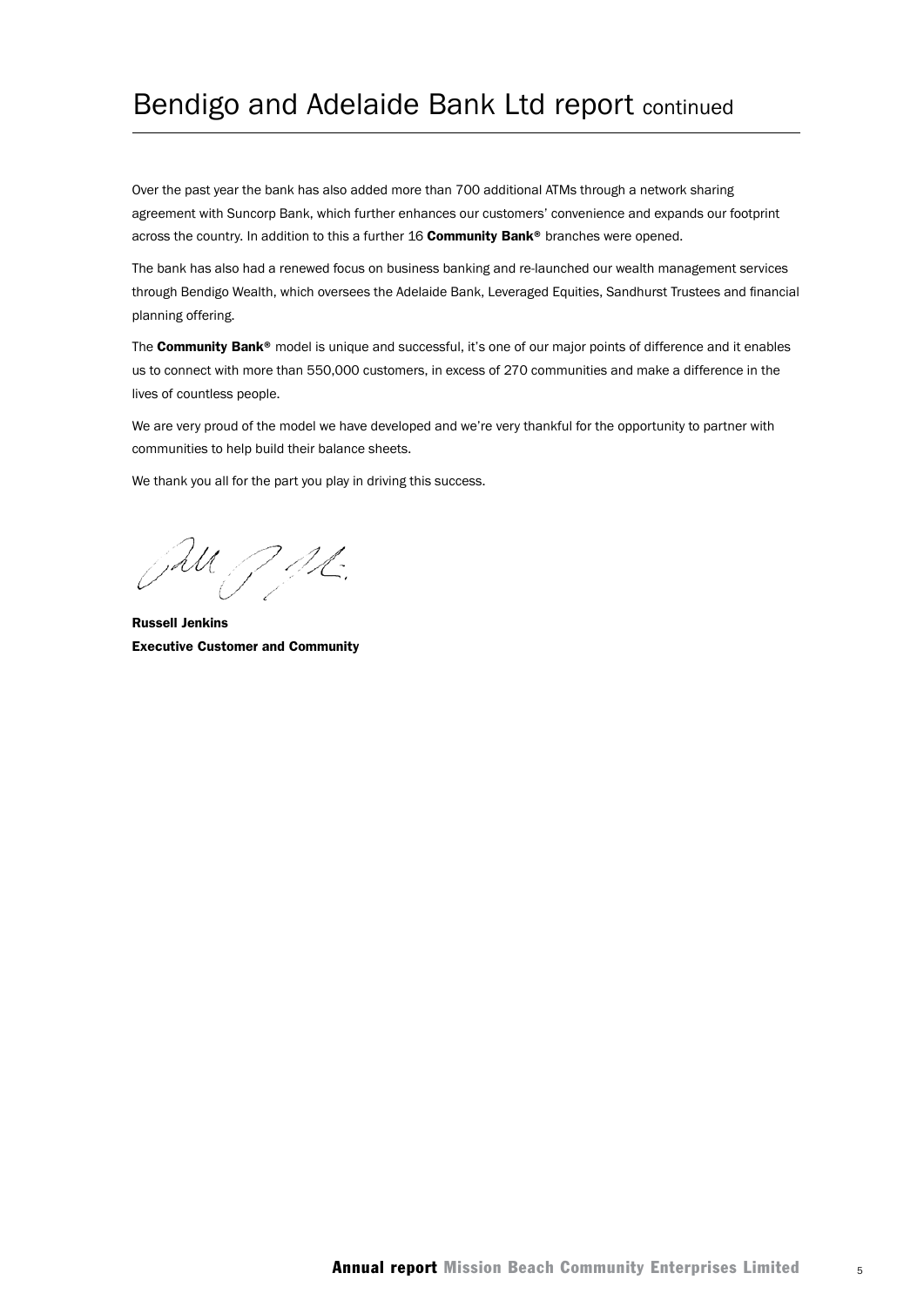# Directors' report

## For the financial year ended 30 June 2011

Your Directors submit their report of the Company for the financial year ended 30 June 2011.

#### **Directors**

The names and details of the Company's Directors who held office during or since the end of the financial year are:

| <b>Patrick Bernard Biddlecombe</b>                  | <b>Debbie Lee Brittain</b>                       |
|-----------------------------------------------------|--------------------------------------------------|
| Director                                            | Director                                         |
| Occupation - Retired Executive Chef                 | Occupation - Restaurateur/Office Manager         |
| <b>Tracey Lehua Chamlin</b>                         | <b>Rhonda Catherine Murdoch</b>                  |
| Company Secretary                                   | Chairperson                                      |
| Occupation - Education Adviser                      | Occupation - Business Management                 |
| <b>Anthony Trevor Lee</b> (Resigned 31 August 2010) | <b>Richard Thomas Brant</b>                      |
| <b>Director</b>                                     | Director                                         |
| Occupation - Solicitor                              | Occupation - Computing and It Consultant         |
| Peter Anthony Leach (Resigned 27 June 2011)         | Lynda Mae Hannah                                 |
| <b>Director</b>                                     | <b>Director</b>                                  |
| Occupation - Pharmacist                             | Occupation - Retired Education Adviser           |
| <b>Brigitte Yelds</b>                               | <b>Karen Maquire</b> (Appointed 26 October 2010) |
| Director                                            | <b>Director</b>                                  |
| Occupation - Accounts Manager                       | Occupation - Medical Practice Manager            |

Directors were in office for this entire year unless otherwise stated.

No Directors have material interests in contracts or proposed contracts with the Company.

#### Principal activities

The principal activities of the Company during the course of the financial year were in providing Community Bank<sup>®</sup> services under management rights to operate a franchised branch of Bendigo and Adelaide Bank Ltd.

There has been no significant changes in the nature of these activities during the year.

#### Review of operations

Operations have performed in line with expectations. The loss of the Company for the financial year after provision for income tax was \$120,379 (2010: \$146,968).

#### Dividends

The Directors recommend that no dividend be paid for the current year.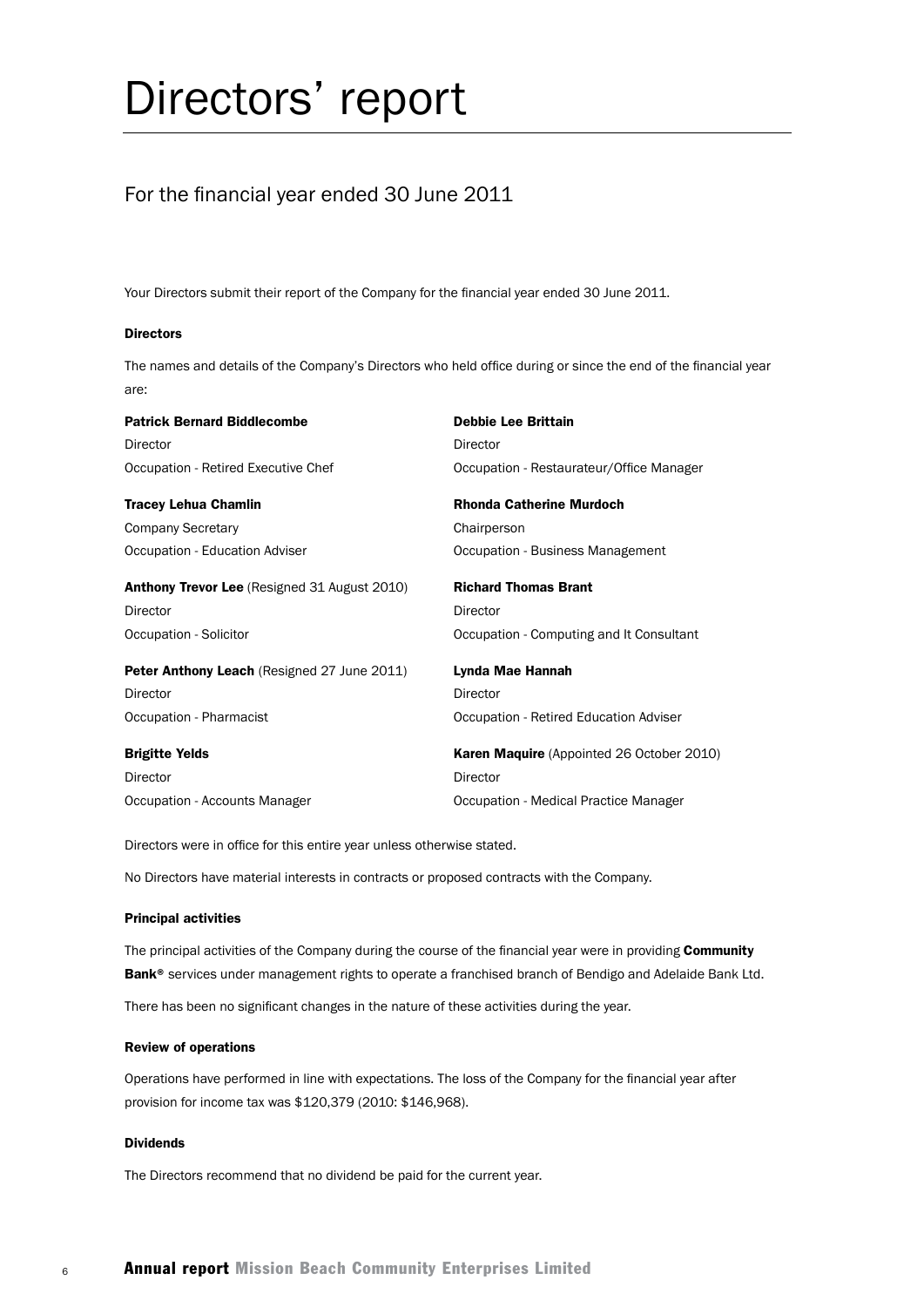#### Significant changes in the state of affairs

In the opinion of the Directors there were no significant changes in the state of affairs of the Company that occurred during the financial year under review not otherwise disclosed in this report.

#### Significant events after the balance date

Since the balance date, world financial markets have shown volatility that may have an impact on investment earnings in the 2011/12 financial year. The Company continues to maintain a conservative investment strategy to manage the exposure to market volatility.

There are no other matters or circumstances that have arisen since the end of the financial year that have significantly affected or may significantly affect the operations of the Company, the results of those operations or the state of affairs of the Company, in future years.

#### Likely developments

The Company will continue its policy of providing banking services to the community.

#### Remuneration report

No Director has received or become entitled to receive, during or since the financial year, a benefit because of a contract made by the Company, controlled entity or related body corporate with a Director, a firm which a Director is a member or an entity in which a Director has a substantial financial interest. This statement excludes a benefit included in the aggregate amount of emoluments received or due and receivable by Directors shown in the Company's accounts, or the fixed salary of a full-time employee of the Company, controlled entity or related body corporate.

#### Indemnification and insurance of Directors and Officers

The Company has agreed to indemnify each Officer (Director, Secretary or employee) out of assets of the Company to the relevant extent against any liability incurred by that person arising out of the discharge of their duties, except where the liability arises out of conduct involving dishonesty, negligence, breach of duty or the lack of good faith. The Company also has Officers Insurance for the benefit of Officers of the Company against any liability occurred by the Officer, which includes the Officer's liability for legal costs, in or arising out of the conduct of the business of the Company or in or arising out of the discharge of the Officer's duties.

Disclosure of the nature of the liability and the amount of the premium is prohibited by the confidentiality clause of the contract of insurance. The Company has not provided any insurance for an Auditor of the Company or a related body corporate.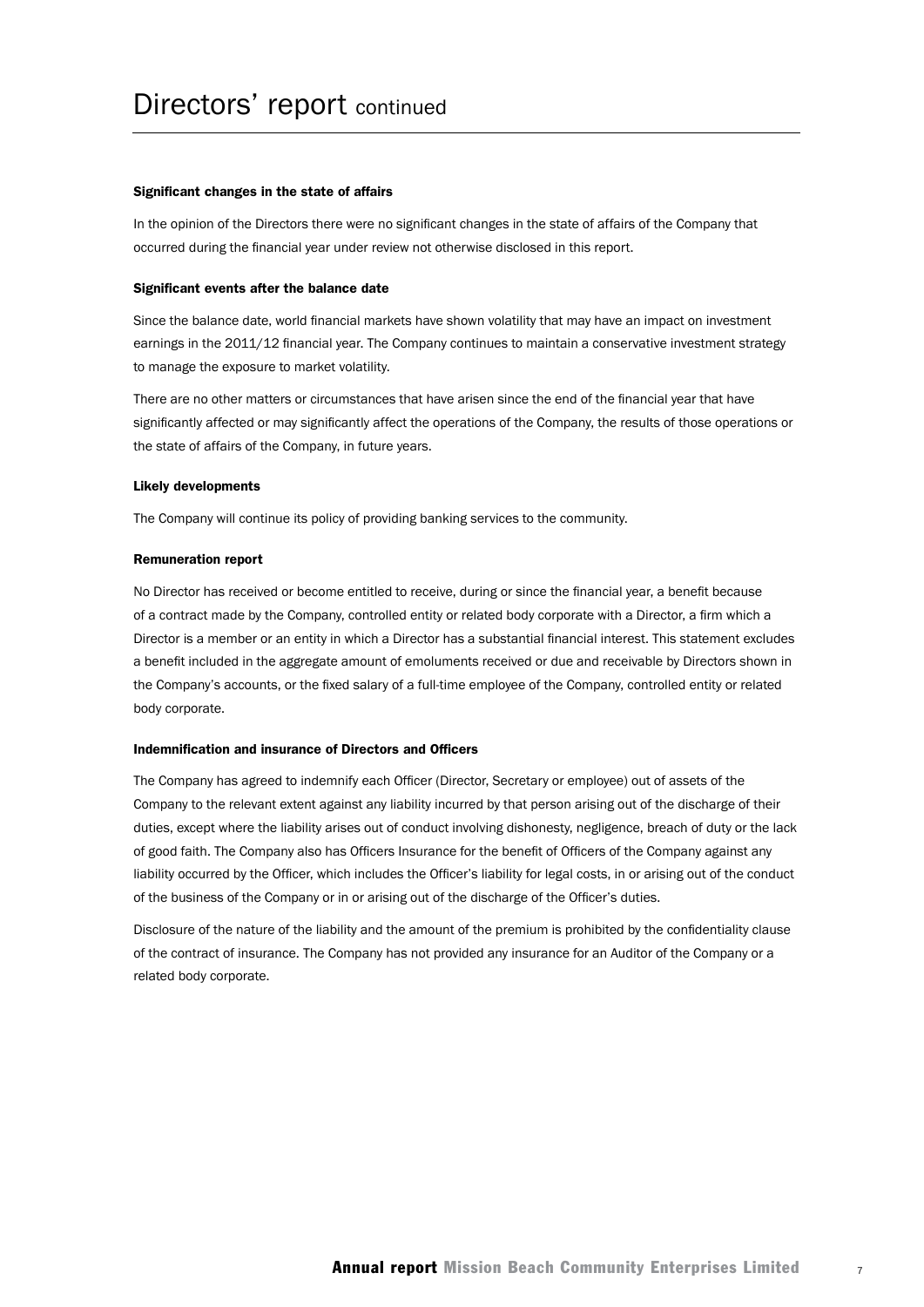#### Directors' meetings

The number of Directors' meetings attended during the year were:

| <b>Director</b>                              | <b>Board meetings #</b> |  |
|----------------------------------------------|-------------------------|--|
| <b>Patrick Bernard Biddlecombe</b>           | 9(11)                   |  |
| Debbie Lee Brittain                          | 9(11)                   |  |
| Tracey Lehua Chamlin                         | 8(11)                   |  |
| Rhonda Catherine Murdoch                     | 11(11)                  |  |
| Anthony Trevor Lee (Resigned 31 August 2010) | 2(2)                    |  |
| <b>Richard Thomas Brant</b>                  | 9(11)                   |  |
| Lynda Mae Hannah                             | 11(11)                  |  |
| <b>Brigitte Yelds</b>                        | 10(11)                  |  |
| Peter Anthony Leach (Resigned 27 June 2011)  | 11(11)                  |  |
| Karen Maquire (Appointed 26 October 2010)    | 10(11)                  |  |

# The first number is the meetings attended while in brackets is the number of meetings eligible to attend. N/A - not a member of that Committee.

#### Company Secretary

Tracey Lehua Chamlin has been Minutes Secretary for the Board since inception in 2008 until she assumed the role of Company Secretary in October 2010. Tracey is an Education Advisor and has had extensive experience in the administrative functions in a range of government departments.

#### Corporate governance

The Company has implemented various corporate governance practices, which include:

- (a) Director approval of operating budgets and monitoring of progress against these budgets;
- (b) Ongoing Director training; and
- (c) Monthly Director meetings to discuss performance and strategic plans.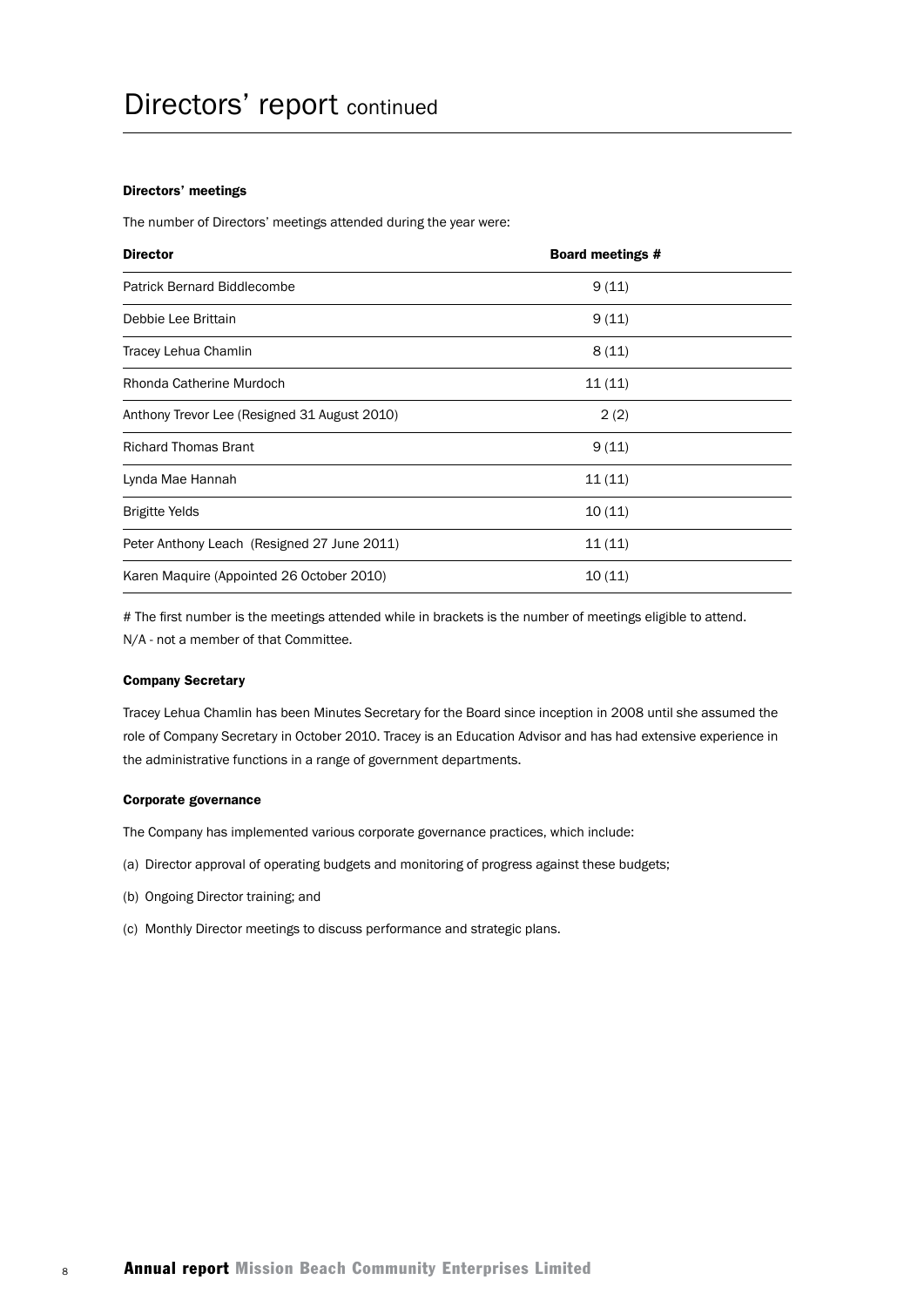#### Auditor Independence Declaration

The Directors received the following declaration from the Auditor of the Company:



Level 2, 10 -16 Forest Street PO Box 30 Bendigo. 3552 Ph. 03 5443 1177 Fax. 03 5444 4344 E-mail: rsd@rsdadvisors.com.au

#### Auditor's Independence Declaration

In relation to our audit of the financial report of Mission Beach Community Enterprises Limited for the financial year ended 30 June 2011, to the best of my knowledge and belief, there have been no contraventions of the Auditor independence requirements of the Corporations Act 2001 or any applicable code of professional conduct.

Warren Sinnott Partner Richmond Sinnott & Delahunty Bendigo 23 September 2011

Signed in accordance with a resolution of the Board of Directors in Mission Beach, Queensland on 23 September 2011

Delivele

Rhonda Catherine Murdoch Chairperson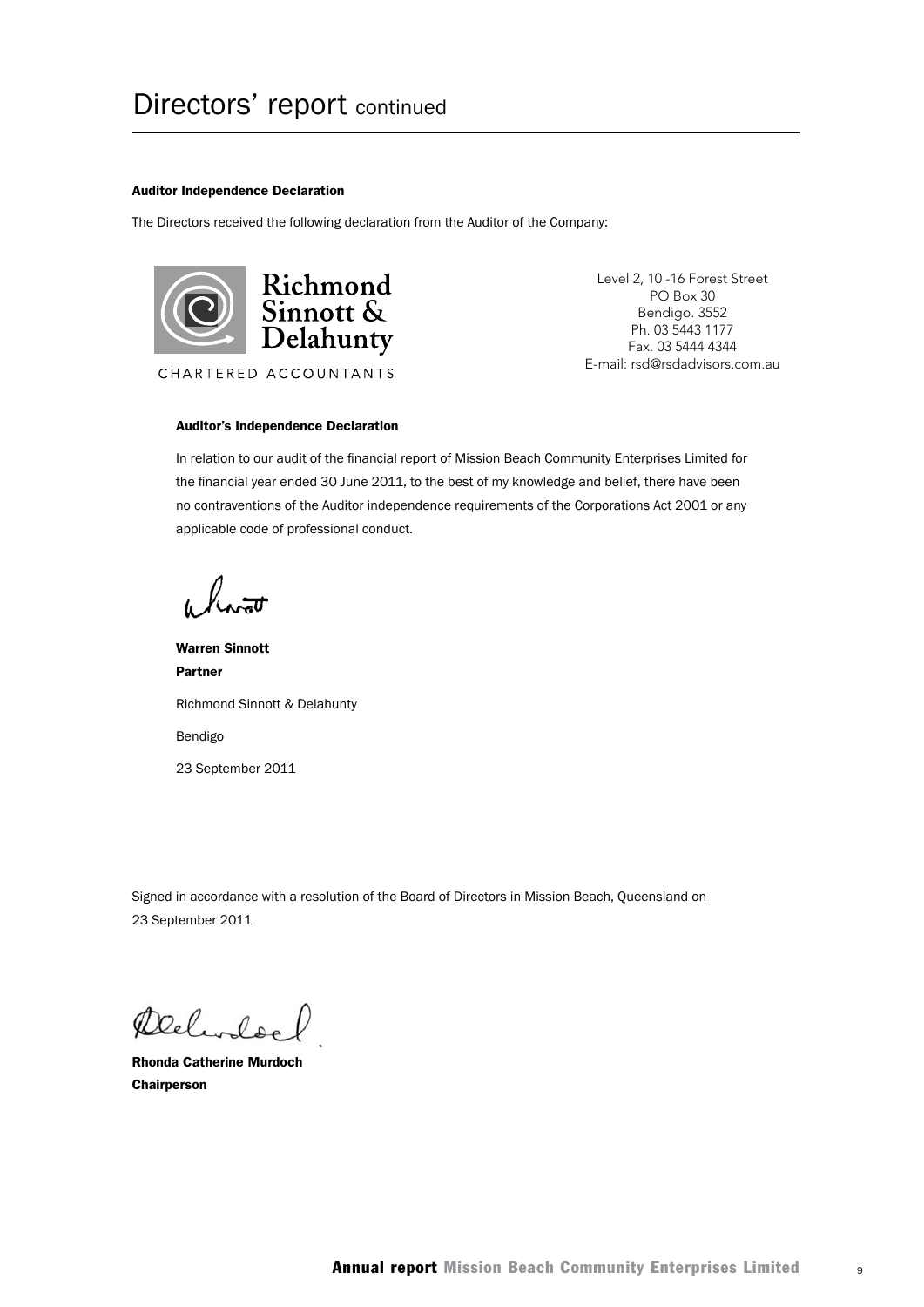# Financial statements

## Statement of comprehensive income for the year ended 30 June 2011

|                                            | <b>Note</b>    | 2011<br>s  | 2010<br>s  |  |
|--------------------------------------------|----------------|------------|------------|--|
| Revenue from continuing operations         | $\overline{2}$ | 247,813    | 166,832    |  |
| Employee benefits expense                  | 3              | (219, 118) | (194, 982) |  |
| Charitable donations and sponsorship       |                | (11,058)   | (6.033)    |  |
| Depreciation and amortisation expense      | 3              | (12, 853)  | (13,042)   |  |
| Other expenses                             |                | (172, 615) | (163, 440) |  |
| Profit/(loss) before income tax expense    |                | (167, 831) | (210, 665) |  |
| Income tax benefit                         | 4              | 47,452     | 63,697     |  |
| Profit/(loss) after income tax expense     |                | (120, 379) | (146, 968) |  |
| Other comprehensive income                 |                |            |            |  |
| <b>Total comprehensive income</b>          |                | (120, 379) | (146, 968) |  |
| Earnings per share (cents per share)       |                |            |            |  |
| - basic for profit / (loss) for the year   | 21             | (13.76)    | (16.80)    |  |
| - diluted for profit / (loss) for the year | 21             | (13.76)    | (16.80)    |  |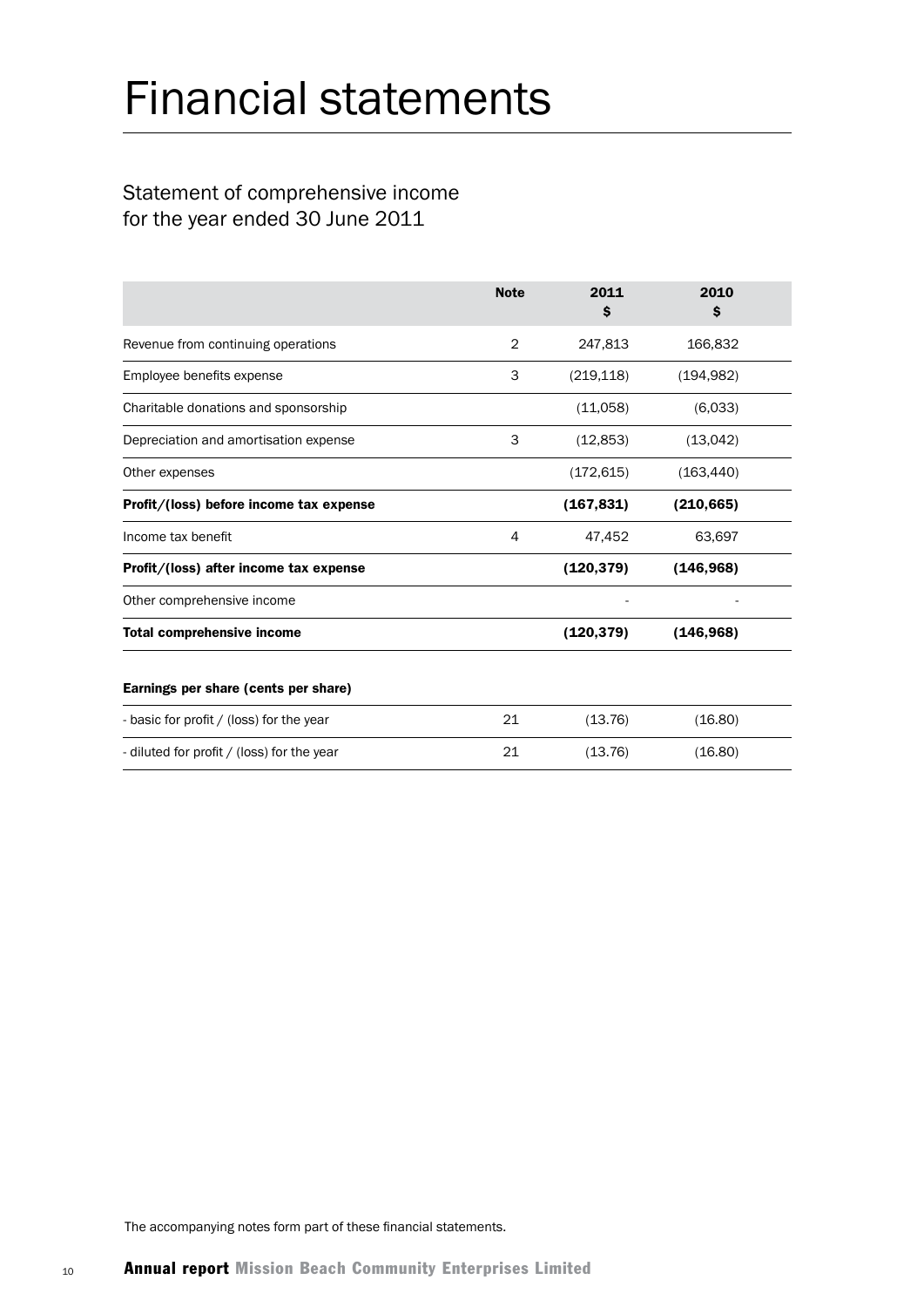## Statement of financial position as at 30 June 2011

|                                          | <b>Note</b>    | 2011<br>\$ | 2010<br>\$ |  |
|------------------------------------------|----------------|------------|------------|--|
| <b>Current assets</b>                    |                |            |            |  |
| Cash and cash equivalents                | 6              |            | 109,478    |  |
| Receivables                              | 7              | 28,075     | 18,515     |  |
| <b>Total current assets</b>              |                | 28,075     | 127,993    |  |
| <b>Non-current assets</b>                |                |            |            |  |
| Property, plant and equipment            | 8              | 163,463    | 174,316    |  |
| Deferred tax assets                      | $\overline{4}$ | 196,649    | 149,197    |  |
| Intangible assets                        | $\mathsf 9$    | 4,000      | 6,000      |  |
| <b>Total non-current assets</b>          |                | 364,112    | 329,513    |  |
| <b>Total assets</b>                      |                | 392,187    | 457,506    |  |
| <b>Current liabilities</b>               |                |            |            |  |
| Bank overdraft                           | 6              | 48,485     |            |  |
| Payables                                 | 10             | 23,759     | 28,501     |  |
| Provisions                               | 11             | 14,544     | 3,227      |  |
| <b>Total current liabilities</b>         |                | 86,788     | 31,728     |  |
| <b>Total liabilities</b>                 |                | 86,788     | 31,728     |  |
| <b>Net assets</b>                        |                | 305,399    | 425,778    |  |
| <b>Equity</b>                            |                |            |            |  |
| Share capital                            | 12             | 856,704    | 856,704    |  |
| Retained earnings / (accumulated losses) | 13             | (551, 305) | (430, 926) |  |
| <b>Total equity</b>                      |                | 305,399    | 425,778    |  |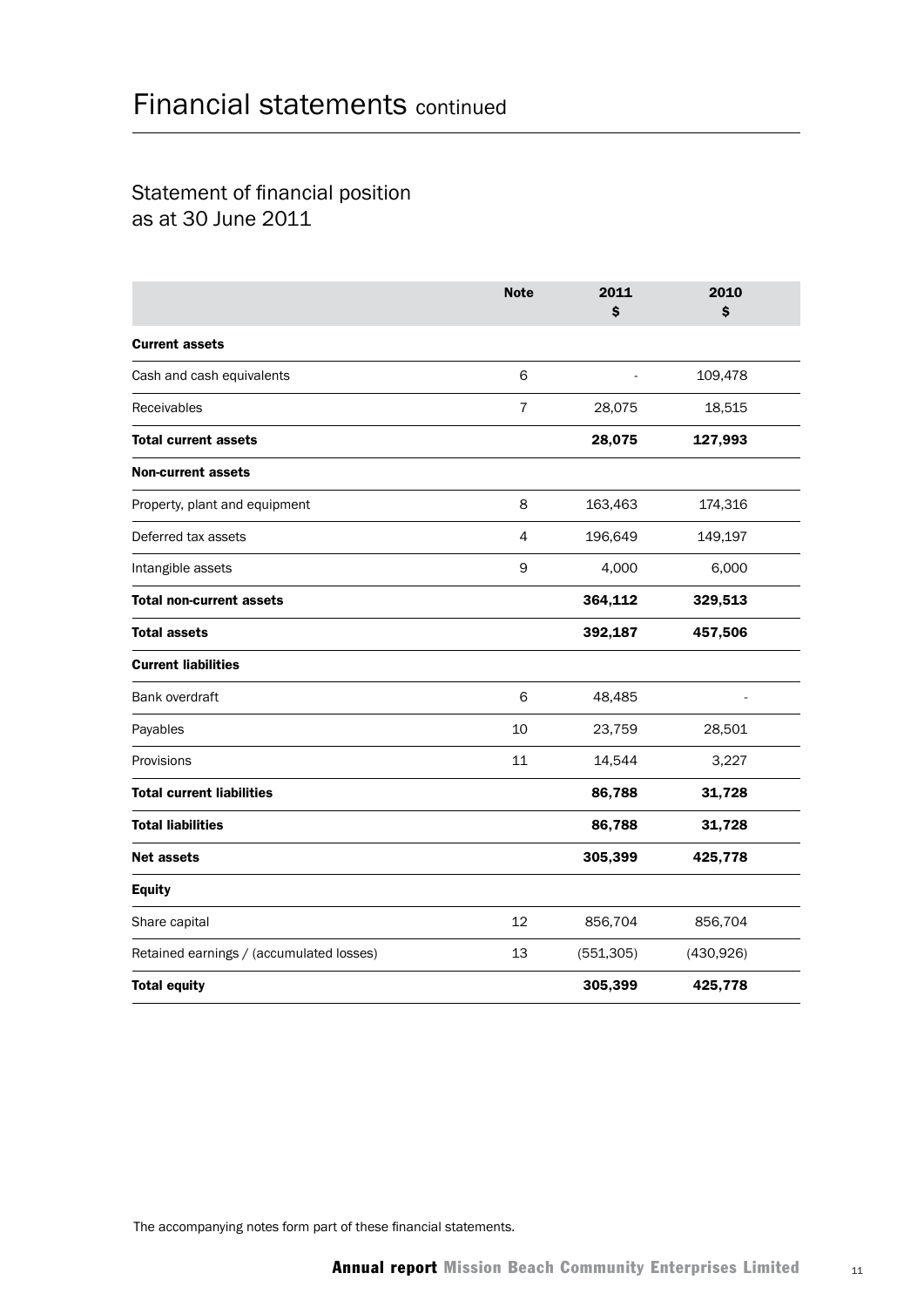## Statement of cash flows for the year ended 30 June 2011

|                                                    | <b>Note</b> | 2011<br>S  | 2010<br>\$ |  |
|----------------------------------------------------|-------------|------------|------------|--|
| Cash flows from operating activities               |             |            |            |  |
| Cash receipts in the course of operations          |             | 261,050    | 156,500    |  |
| Cash payments in the course of operations          |             | (421, 272) | (374, 167) |  |
| Interest received                                  |             | 2,259      | 9,869      |  |
| Net cash flows from/(used in) operating activities | 14b         | (157, 963) | (207, 798) |  |
| Cash flows from investing activities               |             |            |            |  |
| Payments for property, plant and equipment         |             |            | (1,559)    |  |
| Net cash flows from/(used in) investing activities |             |            | (1,559)    |  |
| Net increase/(decrease) in cash held               |             | (157,963)  | (209, 357) |  |
| Cash and cash equivalents at start of year         |             | 109,478    | 318,835    |  |
| Cash and cash equivalents at end of year           | 14a         | (48, 485)  | 109,478    |  |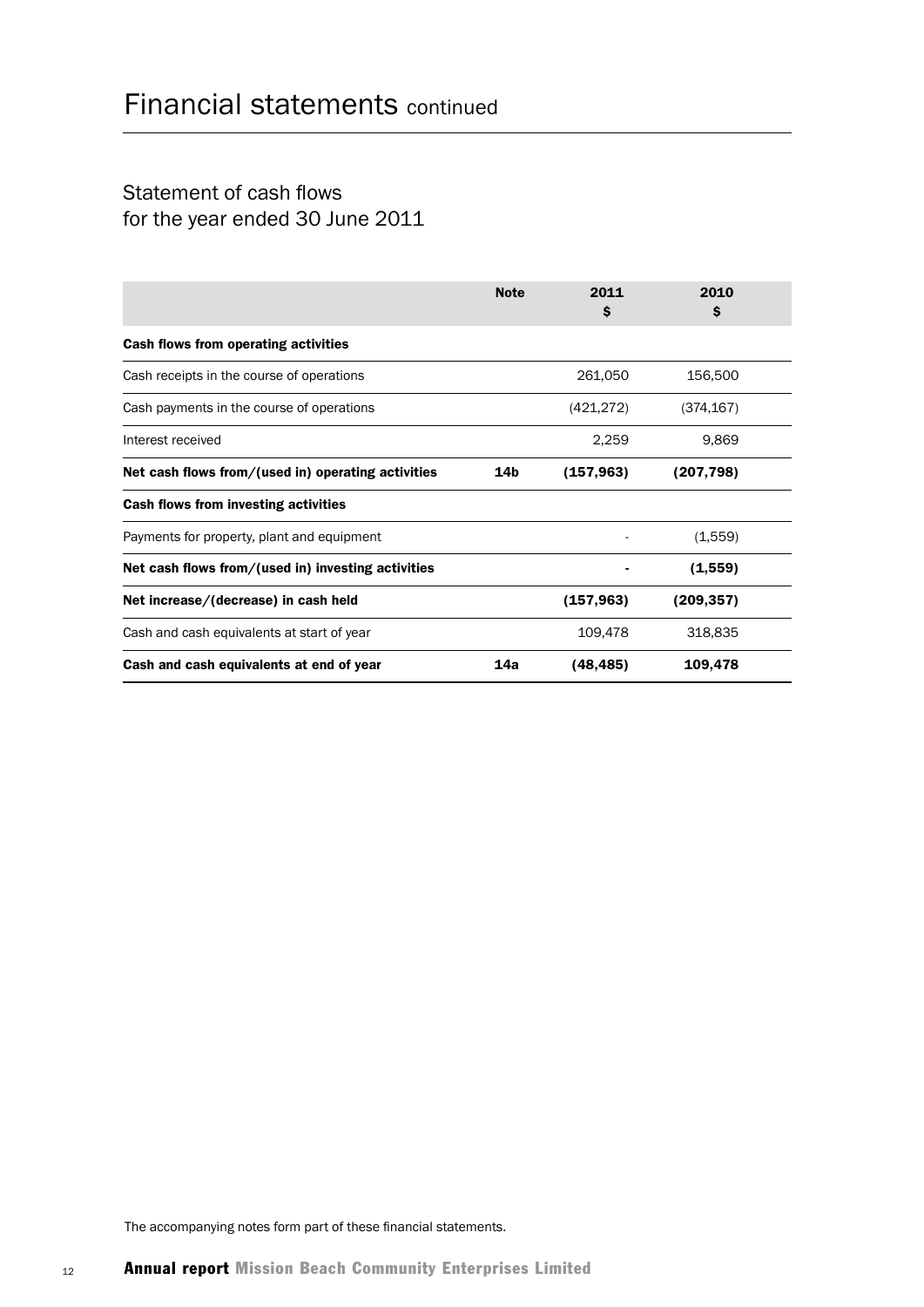## Statement of changes in equity for the year ended 30 June 2011

|                                          | <b>Note</b> | 2011<br>S  | 2010<br>\$ |  |
|------------------------------------------|-------------|------------|------------|--|
| Share capital                            |             |            |            |  |
| Balance at start of year                 |             | 856,704    | 856,704    |  |
| Issue of share capital                   |             |            |            |  |
| Share issue costs                        |             |            |            |  |
| <b>Balance at end of year</b>            |             | 856,704    | 856,704    |  |
| Retained earnings / (accumulated losses) |             |            |            |  |
| Balance at start of year                 |             | (430, 926) | (283,958)  |  |
| Profit/(loss) after income tax expense   |             | (120, 379) | (146,968)  |  |
| Dividends paid                           | 20          |            |            |  |
| <b>Balance at end of year</b>            |             | (551, 305) | (430, 926) |  |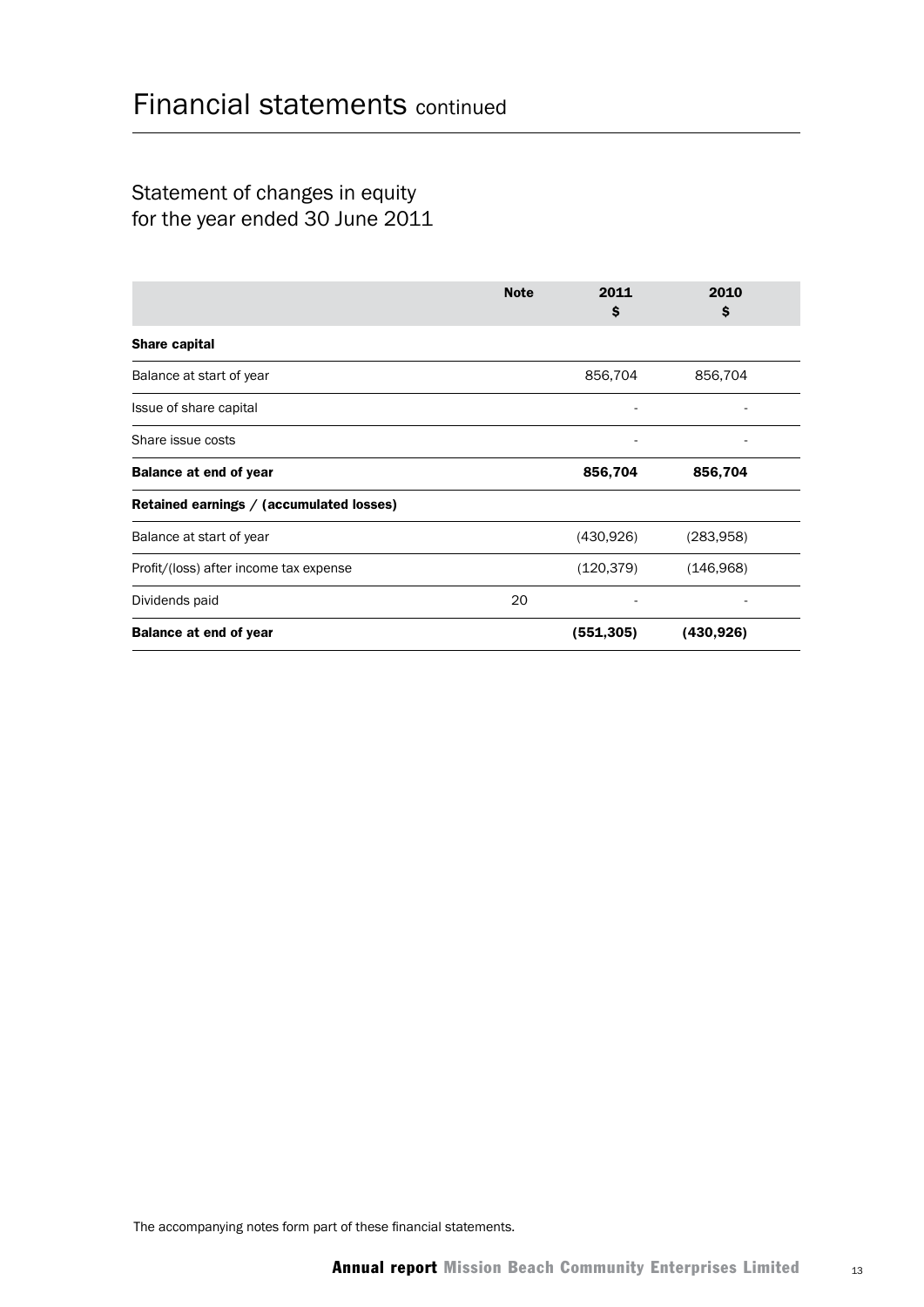# Notes to the financial statements

### For year ended 30 June 2011

### Note 1. Basis of preparation of the financial report

#### (a) Basis of preparation

Mission Beach Community Enterprises Limited ('the Company') is domiciled in Australia. The financial statements for the year ending 30 June 2011 are presented in Australian dollars. The Company was incorporated in Australia and the principal operations involve providing Community Bank® services.

The financial statements have been prepared on an accruals basis and are based on historical costs and do not take into account changing money values or, except where stated, current valuations of non-current assets.

The financial statements require judgements, estimates and assumptions to be made that affect the application of accounting policies. Actual results may differ from these estimates.

The financial statements were authorised for issue by the Directors on 23 September 2011.

#### (b) Statement of compliance

The financial report is a general purpose financial report, which has been prepared in accordance with Australian Accounting Standards (including Australian Interpretations) adopted by the Australian Accounting Standards Board and the Corporations Act 2001. The financial report of the Company complies with International Financial Reporting Standards and interpretations adopted by the International Accounting Standards Board. Australian Accounting Standards that have been recently issued or amended, but are not yet effective, have not been adopted in the preparation of this financial report. These changes are not expected to have a material impact on the Company's financial statements.

#### (c) Significant accounting policies

The following is a summary of the material accounting policies adopted. The accounting policies have been consistently applied and are consistent with those applied in the 30 June 2010 financial statements.

#### Income tax

Deferred income tax is provided on all temporary differences at the reporting date between the tax bases of assets and liabilities and their carrying amounts for financial reporting purposes.

Deferred income tax liabilities are recognised for all taxable temporary differences.

Deferred income tax assets are recognised for all deductible temporary differences, carry-forward of unused tax assets and unused tax losses, to the extent that it is probable that taxable profit will be available against which the deductible temporary differences, and the carry-forward of unused tax assets and unused tax losses can be utilised.

The carrying amount of deferred income tax assets is reviewed at each reporting date and reduced to the extent that it is no longer probable that sufficient taxable profit will be available to allow all or part of the deferred income tax asset to be utilised.

Deferred income tax assets and liabilities are measured at the tax rates that are expected to apply to the year when the asset is realised or the liability is settled.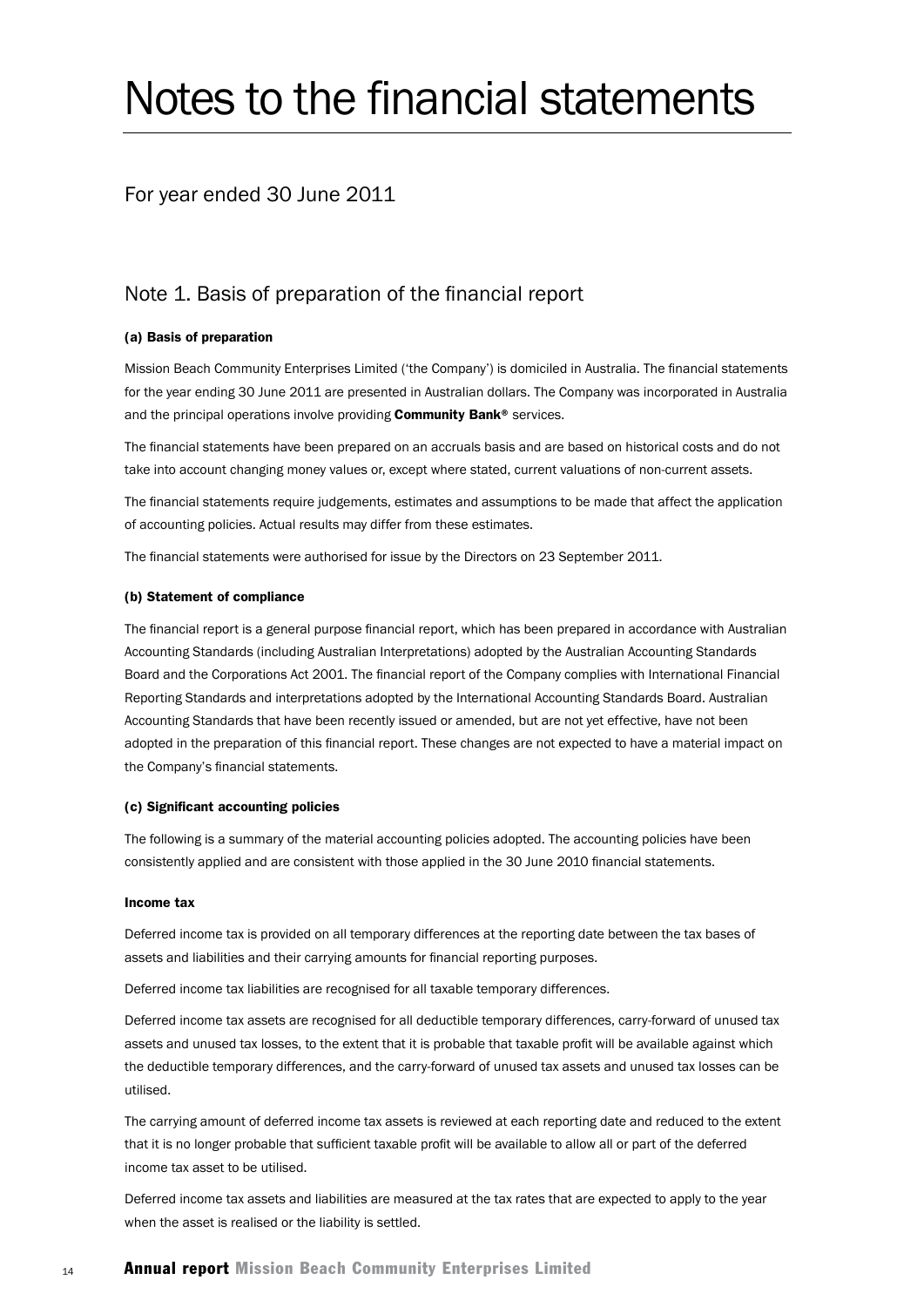#### Note 1. Basis of preparation of the financial report (continued)

#### Property, plant and equipment

Property, plant and equipment are brought to account at cost less accumulated depreciation and any impairment in value.

Land and buildings are measured at fair value less accumulated depreciation.

Depreciation is calculated on a straight line basis over the estimated useful life of the asset as follows:

| <b>Class of asset</b> | <b>Depreciation rate</b> |
|-----------------------|--------------------------|
| Fitout costs          | 2.5%                     |
| Plant & equipment     | 4-25%                    |

#### **Impairment**

The carrying values of plant and equipment are reviewed for impairment when events or changes in circumstances indicate the carrying value may not be recoverable.

If any such indication exists and where the carrying value exceeds the estimated recoverable amount, the assets or cash-generating units are written down to their recoverable amount.

The recoverable amount of plant and equipment is the greater of fair value less costs to sell and value in use. In assessing value in use, the estimated future cash flows are discounted to their present value using a pre-tax discount rate that reflects current market assessments of the time value of money and the risks specific to the asset.

#### **Revaluations**

Following initial recognition at cost, land and buildings are carried at a revalued amount which is the fair value at the date of the revaluation less any subsequent accumulated depreciation on buildings and accumulated impairment losses.

Fair value is determined by reference to market based evidence, which is the amount for which the assets could be exchanged between a knowledgeable willing buyer and a knowledgeable willing seller in an arm's length transaction as at the valuation date.

#### Recoverable amount of assets

At each reporting date, the Company assesses whether there is any indication that an asset is impaired. Where an indicator of impairment exists, the Company makes a formal estimate of the recoverable amount. Where the carrying amount of an asset exceeds its recoverable amount the asset is considered impaired and is written down to its recoverable amount.

#### Goods and services tax

Revenues, expenses and assets are recognised net of the amount of goods and services tax (GST), except where the amount of GST incurred is not recoverable from the taxation authority. In these circumstances, the GST is recognised as part of the cost of acquisition of the asset or as part of the expense.

Receivables and payables are stated with the amount of GST included.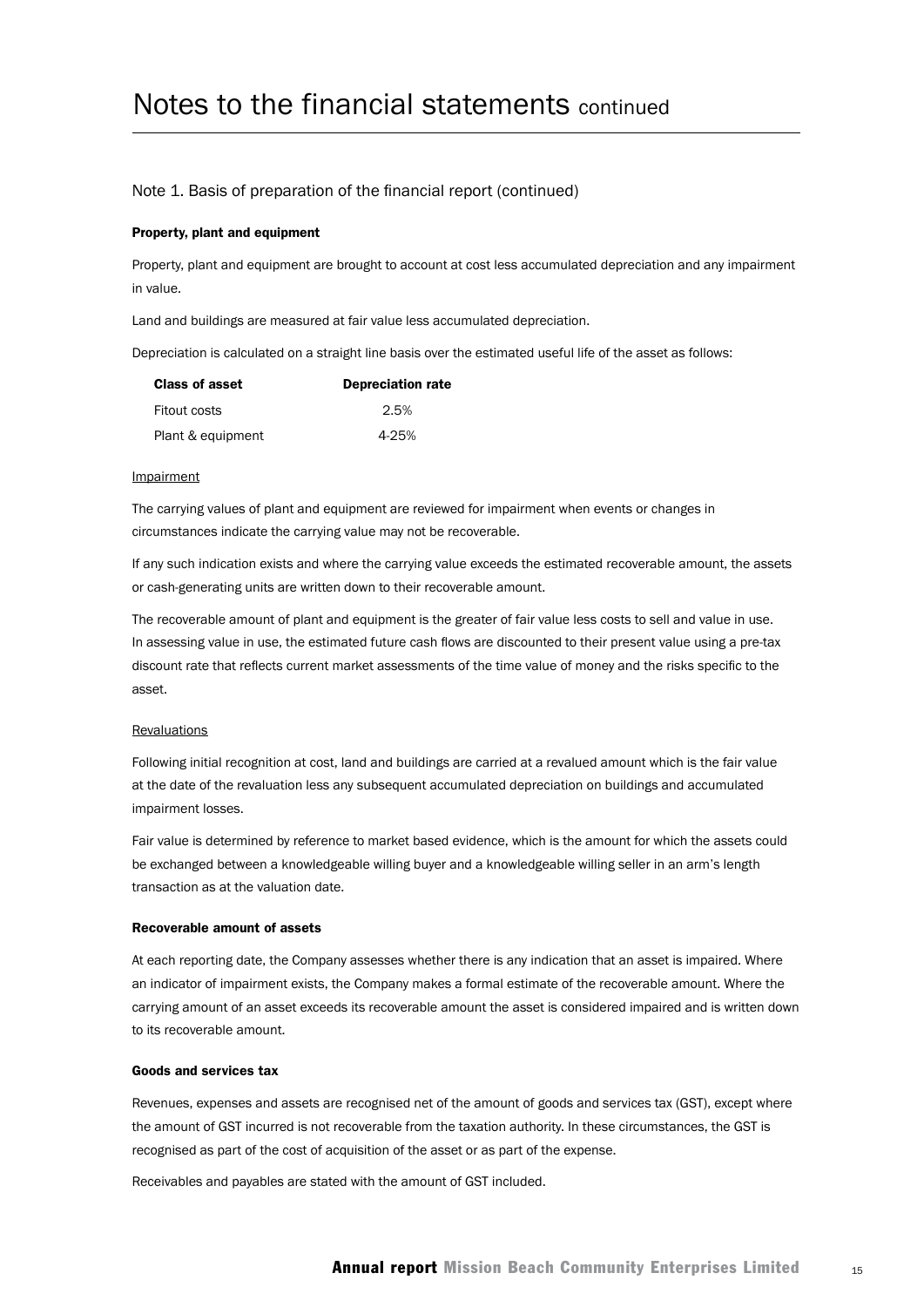#### Note 1. Basis of preparation of the financial report (continued)

#### Goods and services tax (continued)

The net amount of GST recoverable from, or payable to, the taxation authority is included as part of receivables or payables in the Statement of Financial Position. Cash flows are included in the Statement of Cash Flows on a gross basis.

The GST components of cash flows arising from investing and financing activities which are recoverable from, or payable to, the ATO are classified as operating cash flows.

#### Employee benefits

The provision for employee benefits to wages, salaries and annual leave represents the amount which the Company has a present obligation to pay resulting from employees' services provided up to the reporting date. The provision has been calculated on undiscounted amounts based on wage and salary rates expected to be paid and includes related on-costs.

The Company contributes to a defined contribution plan. Contributions to employee superannuation funds are charged against income as incurred.

#### Intangibles

Establishment costs have been initially recorded at cost and amortised on a straight line basis at a rate of 20% per annum.

#### Cash

Cash on hand and in banks are stated at nominal value.

For the purposes of the statement of cash flows, cash includes cash on hand and in banks and investments in money market instruments, net of outstanding bank overdrafts.

#### Revenue

Interest and fee revenue is recognised when earned. All revenue is stated net of the amount of goods and services tax (GST).

#### Receivables and payables

Receivables and payables are non interest bearing and generally have payment terms of between 30 and 90 days. Receivables are recognised and carried at original invoice amount less a provision for any uncollected debts. Liabilities for trade creditors and other amounts are carried at cost that is the fair value of the consideration to be paid in the future for goods and services received, whether or not billed to the Company.

#### Loans and borrowings

All loans are measured at the principal amount. Interest is recognised as an expense as it accrues.

#### Provisions

Provisions are recognised when the economic entity has a legal, equitable or constructive obligation to make a future sacrifice of economic benefits to other entities as a result of past transactions or other past events, it is probable that a future sacrifice of economic benefits will be required and a reliable estimate can be made of the amount of the obligation.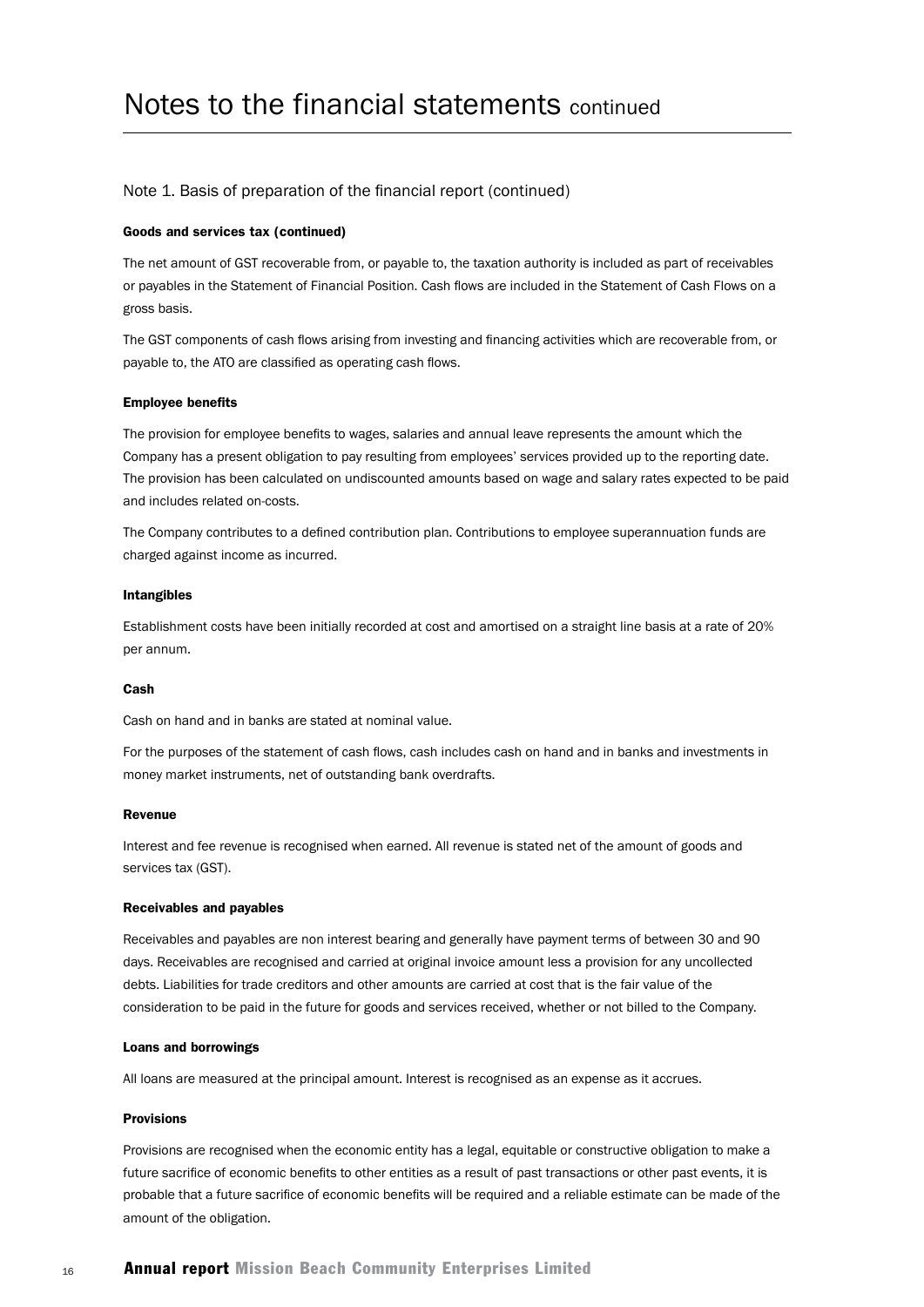#### Note 1. Basis of preparation of the financial report (continued)

#### Provisions (continued)

A provision for dividends is not recognised as a liability unless the dividends are declared, determined or publicly recommended on or before the reporting date.

#### Share capital

Issued and paid up capital is recognised at the fair value of the consideration received by the Company. Any transaction costs arising on the issue of ordinary shares are recognised directly in equity as a reduction of the share proceeds received.

#### Comparative figures

Where required by Accounting Standards comparative figures have been adjusted to conform with changes in presentation for the current financial year.

| 2011 | 2010 |  |
|------|------|--|
|      |      |  |

## Note 2. Revenue from continuing operations

#### Operating activities

| - services commissions           | 245,554                  | 156,963 |  |
|----------------------------------|--------------------------|---------|--|
| - other revenue                  | $\overline{\phantom{a}}$ | ٠       |  |
|                                  | 245,554                  | 156,963 |  |
| <b>Non-operating activities:</b> |                          |         |  |
| - interest received              | 2,259                    | 9,869   |  |
| - other revenue                  | $\overline{\phantom{a}}$ | ٠       |  |
|                                  | 2,259                    | 9,869   |  |
|                                  | 247,813                  | 166,832 |  |
|                                  |                          |         |  |

### Note 3. Expenses

#### Employee benefits expense

|                               | 219,118 | 194,982 |  |
|-------------------------------|---------|---------|--|
| - other costs                 | 25,718  | 17,682  |  |
| - workers' compensation costs | 578     | 641     |  |
| - superannuation costs        | 15,799  | 14,786  |  |
| - wages and salaries          | 177,023 | 161,873 |  |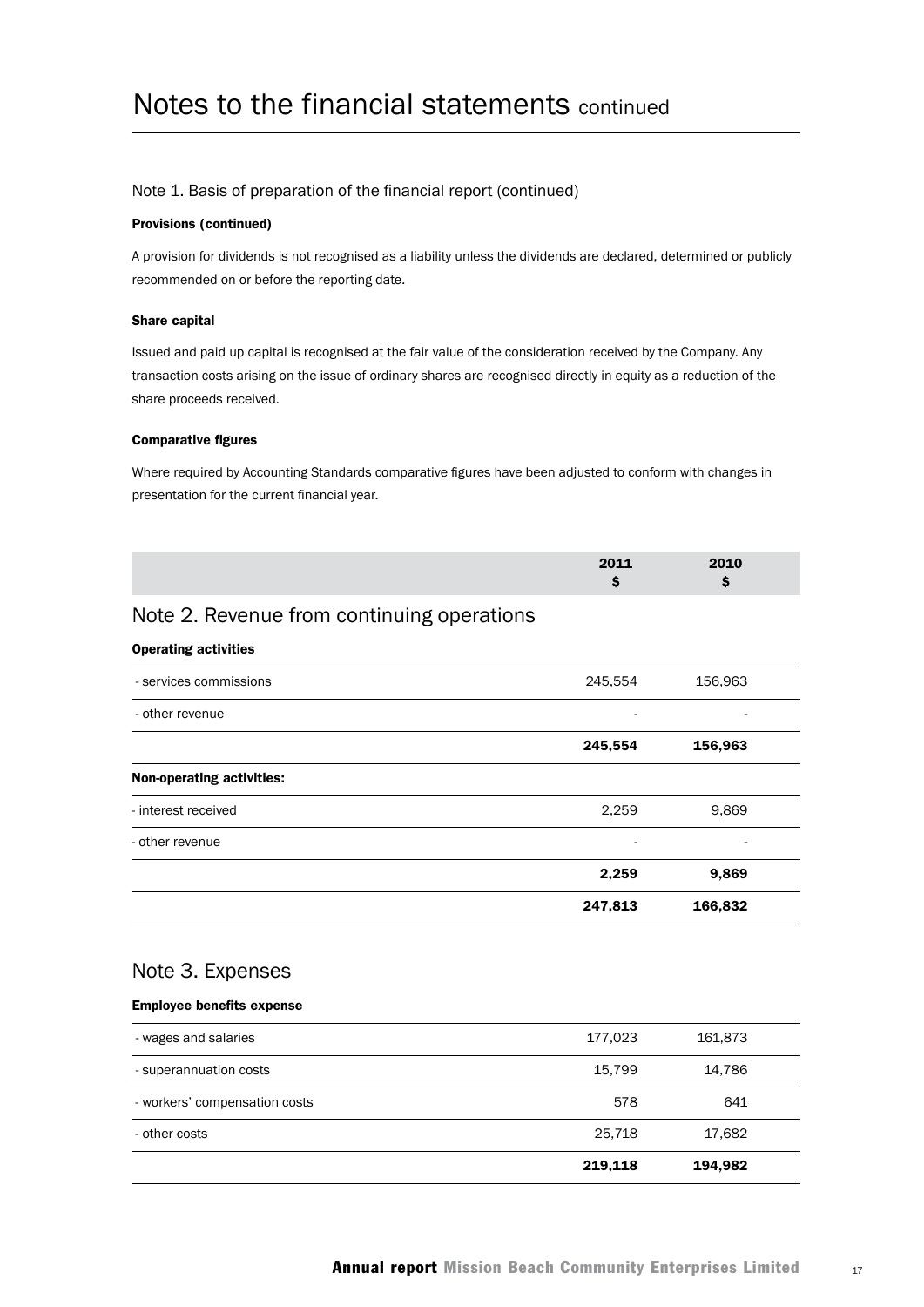|                                            | 2011<br>\$ | 2010<br>\$ |  |
|--------------------------------------------|------------|------------|--|
| Note 3. Expenses (continued)               |            |            |  |
| Depreciation of non-current assets:        |            |            |  |
| - plant and equipment                      | 8,027      | 8,144      |  |
| - leasehold improvements                   | 2,826      | 2,898      |  |
| <b>Amortisation of non-current assets:</b> |            |            |  |
| - intangibles                              | 2,000      | 2,000      |  |
|                                            | 12,853     | 13,042     |  |
| <b>Finance costs:</b>                      |            |            |  |
| - Interest paid                            | 84         |            |  |
| <b>Bad debts</b>                           | 389        | 84         |  |
|                                            |            |            |  |

## Note 4. Income tax expense

The prima facie tax on profit/(loss) before income tax is reconciled

to the income tax expense as follows:

| regarded as probable.                                         | (196,649) | (149,197) |  |  |  |
|---------------------------------------------------------------|-----------|-----------|--|--|--|
| recognised at reporting date as realisation of the benefit is |           |           |  |  |  |
| Future income tax benefits arising from tax losses are        |           |           |  |  |  |
| Deferred tax assets                                           |           |           |  |  |  |
| Income tax expense $/$ (benefit)                              | (47,452)  | (63, 697) |  |  |  |
| Current income tax expense / (benefit)                        | (47,452)  | (63, 697) |  |  |  |
| - Non-deductible / (other deductible) expenses                | 2,897     | (497)     |  |  |  |
| Add / (less) tax effect of:                                   |           |           |  |  |  |
| Prima facie tax on profit/(loss) before income tax at 30%     | (50, 349) | (63,200)  |  |  |  |
|                                                               |           |           |  |  |  |

## Note 5. Auditors' remuneration

Amounts received or due and receivable by Richmond, Sinnott & Delahunty for: - Audit or review of the financial report of the Company 3,900 3,900 3,900 3,900 3,900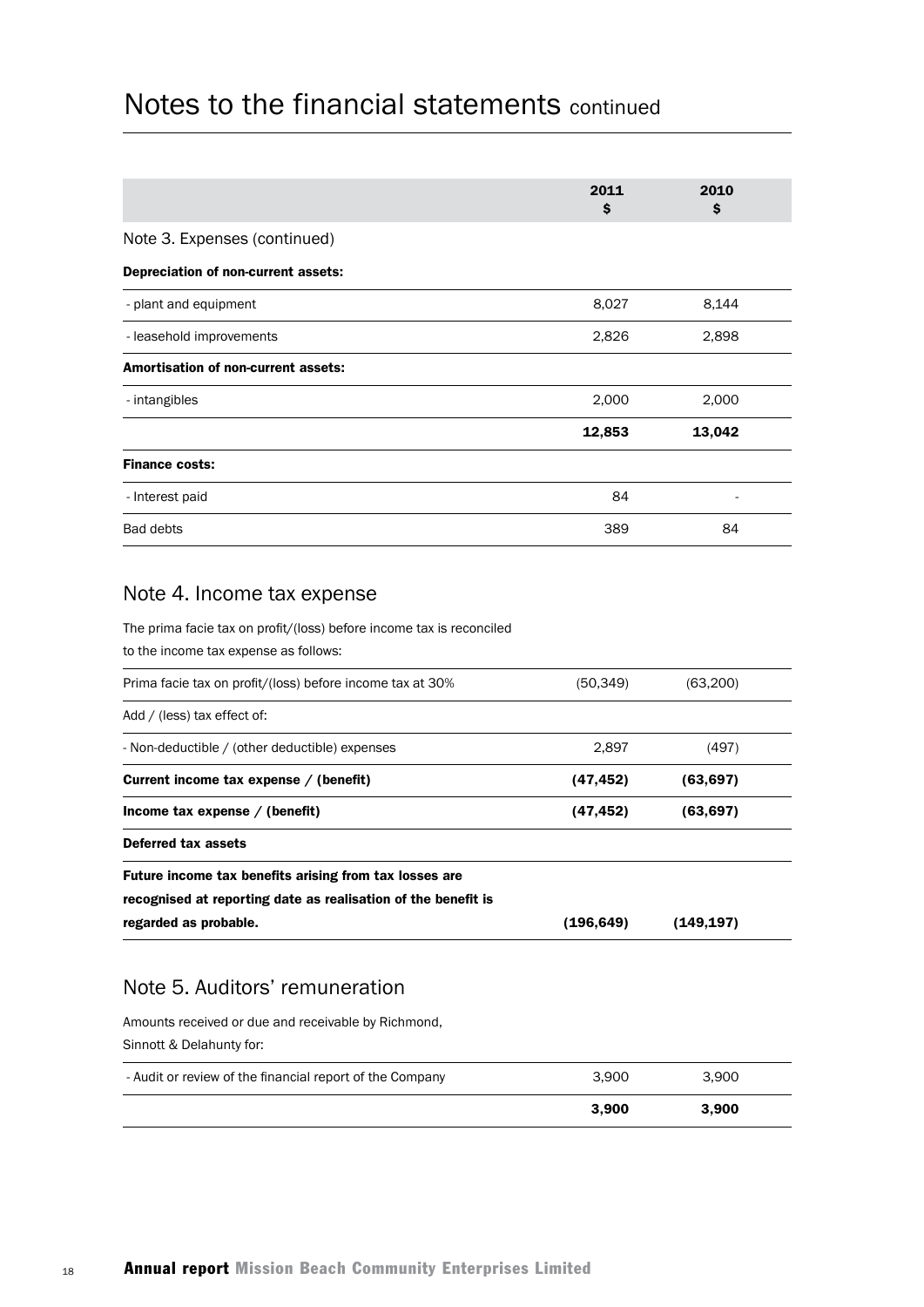|                                             | 2011<br>\$ | 2010<br>\$ |  |
|---------------------------------------------|------------|------------|--|
| Note 6. Cash and cash equivalents           |            |            |  |
| Cash at bank and on hand / (bank overdraft) | (48, 485)  | 109,478    |  |
|                                             |            |            |  |
| Note 7. Receivables                         |            |            |  |
| Trade debtors                               | 28,075     | 18,515     |  |
|                                             | 28,075     | 18,515     |  |
| Note 8. Property, plant and equipment       |            |            |  |
| <b>Leasehold improvements</b>               |            |            |  |
| At cost                                     | 117,757    | 117,757    |  |
| Less accumulated depreciation               | (7,538)    | (4, 712)   |  |
|                                             | 110,219    | 113,045    |  |
| <b>Plant and equipment</b>                  |            |            |  |
| At cost                                     | 74,339     | 74,339     |  |
| Less accumulated depreciation               | (21,095)   | (13,068)   |  |
|                                             | 53,244     | 61,271     |  |
| <b>Total written down amount</b>            | 163,463    | 174,316    |  |
| <b>Movements in carrying amounts</b>        |            |            |  |
| <b>Leasehold improvements</b>               |            |            |  |
| Carrying amount at beginning of year        | 113,045    | 115,943    |  |
| Additions                                   |            |            |  |
| Disposals                                   |            |            |  |
| Depreciation expense                        | (2,826)    | (2,898)    |  |
| Carrying amount at end of year              | 110,219    | 113,045    |  |
| <b>Plant and equipment</b>                  |            |            |  |
| Carrying amount at beginning of year        | 61,271     | 67,856     |  |
| Additions                                   |            | 1,559      |  |
| Disposals                                   |            |            |  |
| Depreciation expense                        | (8,027)    | (8, 144)   |  |
| Carrying amount at end of year              | 53,244     | 61,271     |  |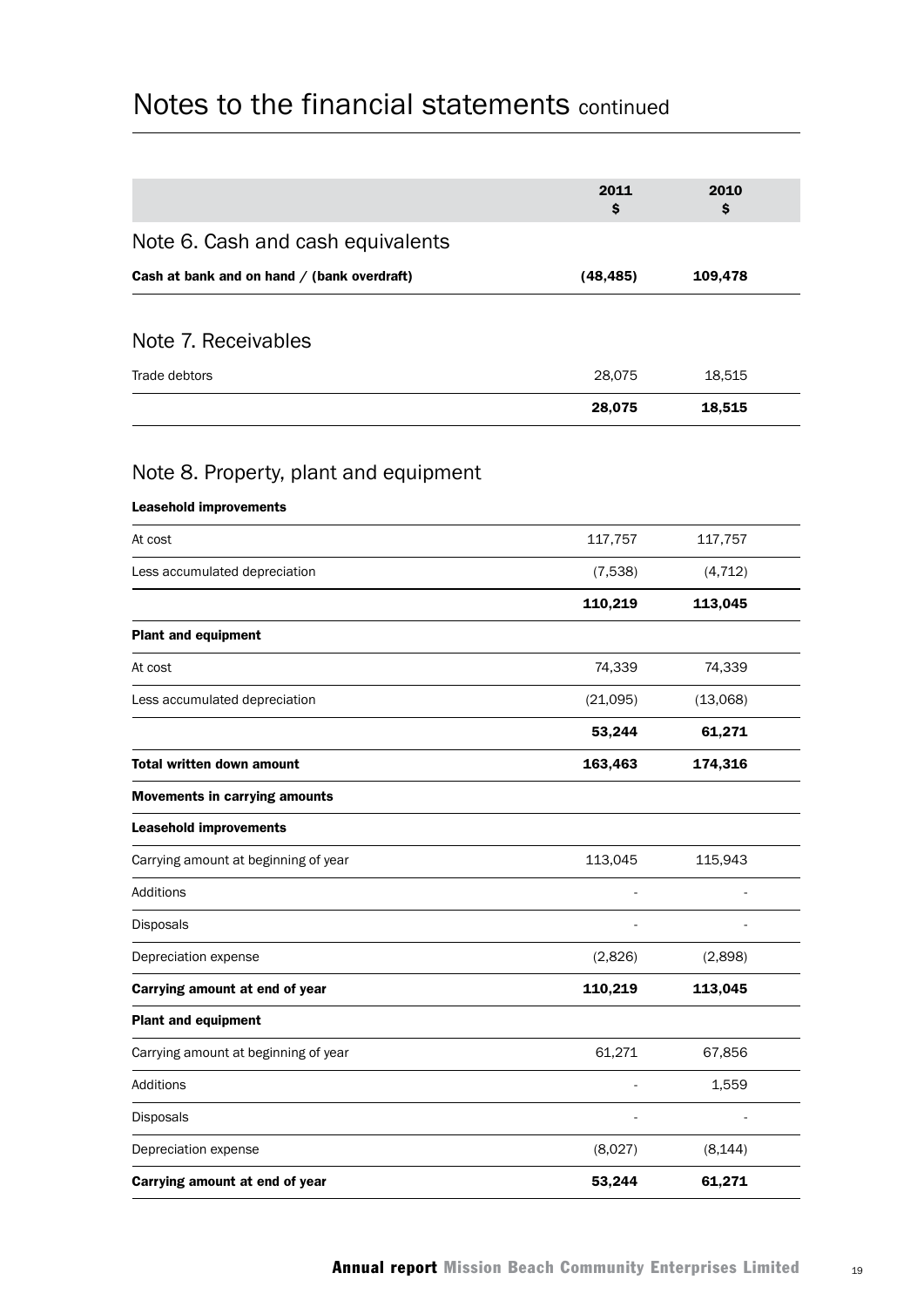|                                                                     | 2011<br>\$ | 2010<br>S |
|---------------------------------------------------------------------|------------|-----------|
| Note 9. Intangible assets                                           |            |           |
| <b>Franchise fee</b>                                                |            |           |
| At cost                                                             | 10,000     | 10,000    |
| Less accumulated amortisation                                       | 6,000      | 4,000     |
|                                                                     | 4,000      | 6,000     |
| Note 10. Payables                                                   |            |           |
| Trade creditors                                                     | 9,715      | 20,545    |
| Credit card                                                         | 267        |           |
| Other creditors and accruals                                        | 13,777     | 7,956     |
|                                                                     | 23,759     | 28,501    |
| Note 11. Provisions<br><b>Employee benefits</b>                     | 14,544     | 3,227     |
| Movement in employee benefits                                       |            |           |
| Opening balance                                                     | 3,227      | 3,227     |
| Additional provisions recognised                                    | 13,617     | 12,451    |
| Amounts utilised during the year                                    | (2,300)    | (12, 451) |
| <b>Closing balance</b>                                              | 14,544     | 3,227     |
|                                                                     |            |           |
| Note 12. Share capital                                              |            |           |
|                                                                     | 875,000    | 875,000   |
| 875,000 Ordinary shares fully paid of \$1 each<br>Share issue costs | (18, 296)  | (18, 296) |

| Balance at the end of the financial year       | (551,305) | (430,926) |  |
|------------------------------------------------|-----------|-----------|--|
| <b>Dividends</b>                               | ٠         |           |  |
| Profit/(loss) after income tax                 | (120.379) | (146,968) |  |
| Balance at the beginning of the financial year | (430.926) | (283.958) |  |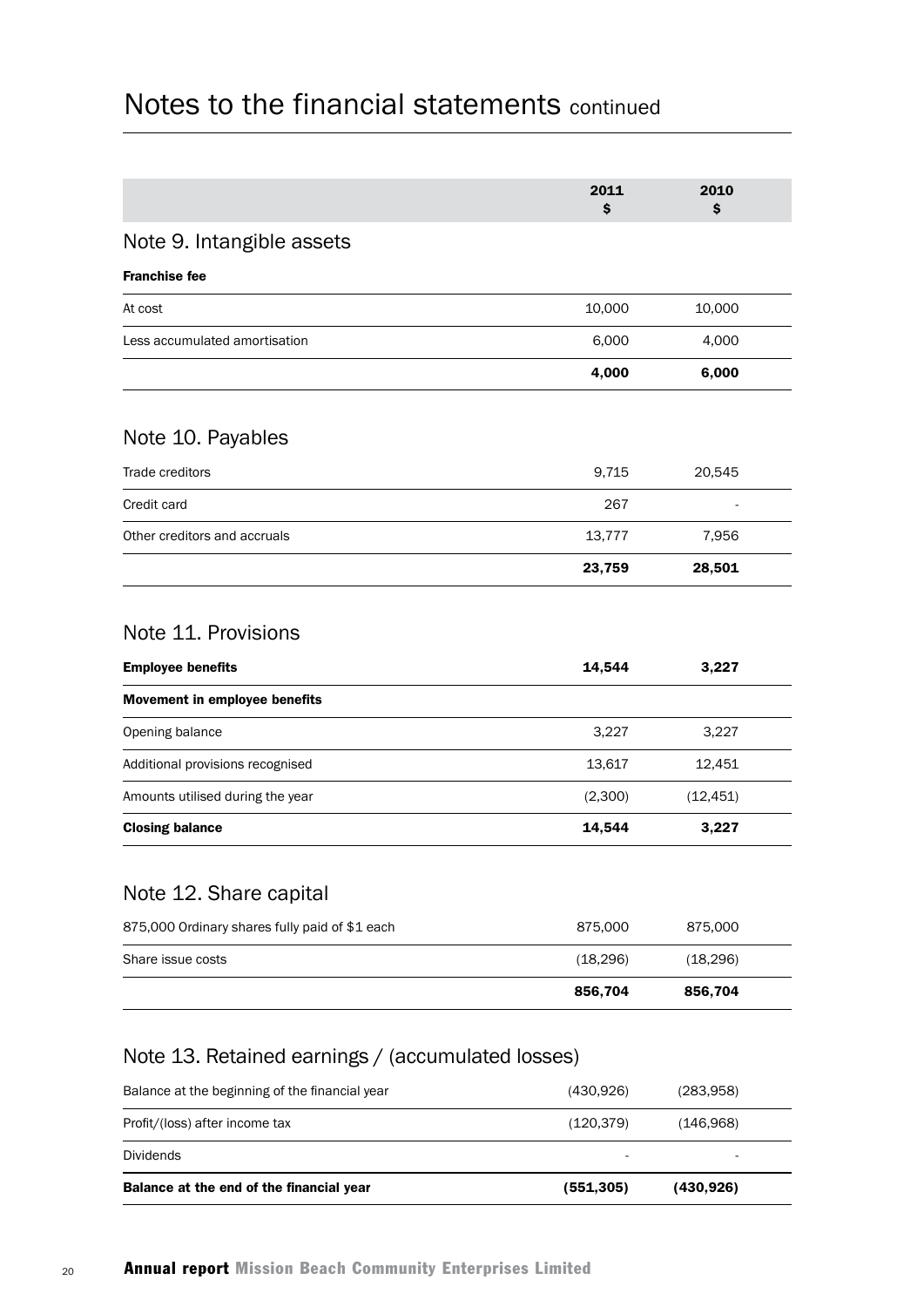|                                                                                                               | 2011<br>\$ | 2010<br>Ŝ  |  |
|---------------------------------------------------------------------------------------------------------------|------------|------------|--|
| Note 14. Statement of cash flows                                                                              |            |            |  |
| (a) Cash and cash equivalents                                                                                 |            |            |  |
| <b>Cash assets</b>                                                                                            | (48, 485)  | 109,478    |  |
| (b) Reconciliation of profit $/$ (loss) after tax to net cash provided<br>from/(used in) operating activities |            |            |  |
| Profit / (loss) after income tax                                                                              | (120.379)  | (146,968)  |  |
| Non cash items                                                                                                |            |            |  |
| - Depreciation                                                                                                | 10,853     | 11,042     |  |
| - Amortisation                                                                                                | 2,000      | 2,000      |  |
| Changes in assets and liabilities                                                                             |            |            |  |
| - (Increase) decrease in deferred income tax asset                                                            | (47, 452)  | (63, 697)  |  |
| - (Increase) decrease in receivables                                                                          | (9,560)    | (16, 275)  |  |
| - Increase (decrease) in payables                                                                             | (4, 742)   | 6,100      |  |
| - Increase (decrease) in provisions                                                                           | 11,317     |            |  |
| Net cash flows from/(used in) operating activities                                                            | (157, 963) | (207, 798) |  |

## Note 15. Director and related party disclosures

The names of Directors who have held office during the financial year are:

Patrick Bernard Biddlecombe Debbie Lee Brittain Tracey Lehua Chamlin Rhonda Catherine Murdoch Anthony Trevor Lee (Resigned 31 August 2010) Richard Thomas Brant Lynda Mae Hannah Brigitte Yelds Peter Anthony Leach (Resigned 27 June 2011) Karen Maquire (Appointed 26 October 2010)

No Director or related entity has entered into a material contract with the Company. No Directors' fees have been paid as the positions are held on a voluntary basis.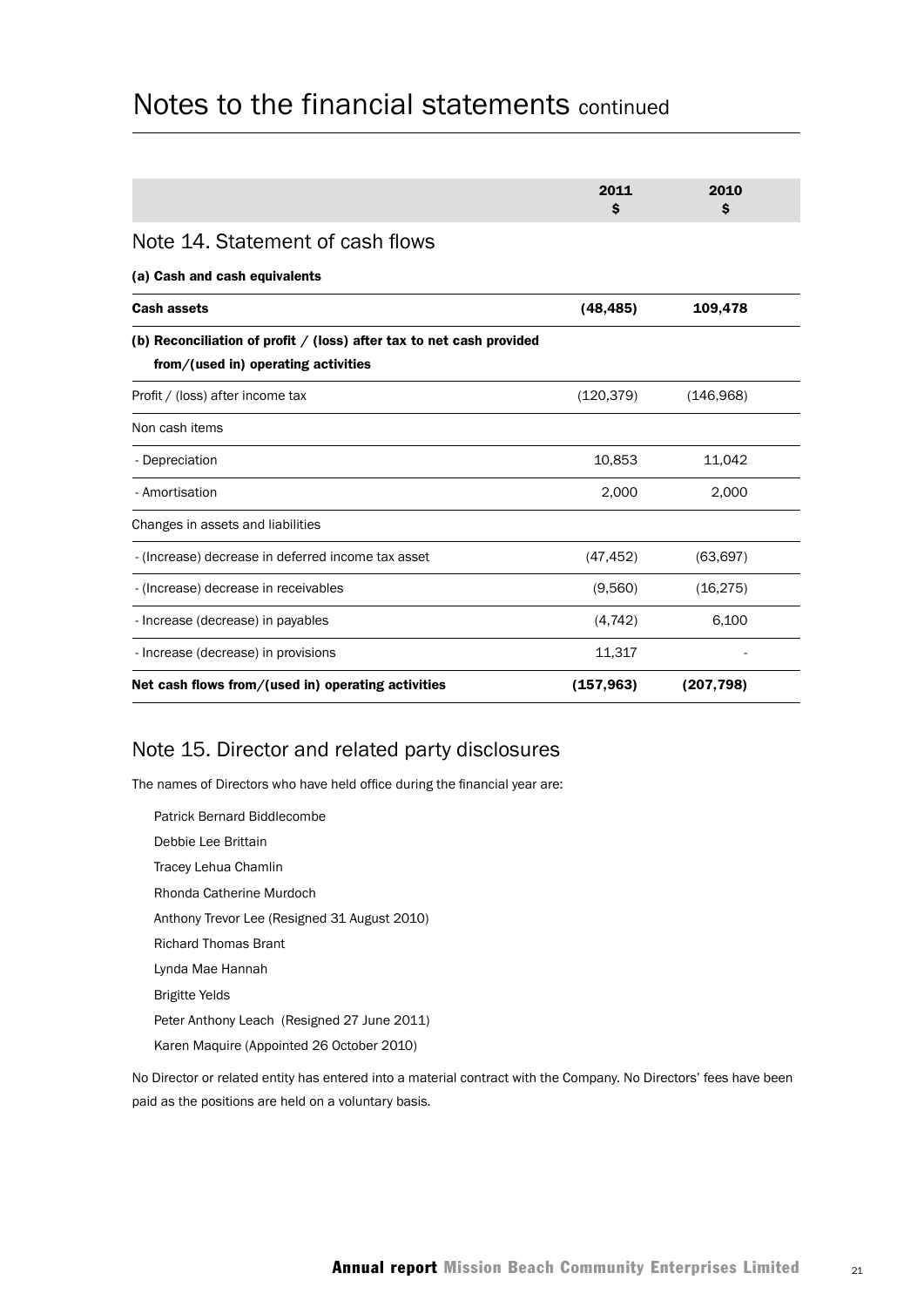#### Note 15. Director and related party disclosures (continued)

| Directors' shareholdings                     | 2011   | 2010   |
|----------------------------------------------|--------|--------|
| <b>Patrick Bernard Biddlecombe</b>           | 26,000 | 26,000 |
| Debbie Lee Brittain                          | 1,000  | 1,000  |
| Tracey Lehua Chamlin                         | 1,500  | 1,500  |
| Rhonda Catherine Murdoch                     | 5,000  | 5,000  |
| Anthony Trevor Lee (Resigned 31 August 2010) | 6,000  | 6,000  |
| <b>Richard Thomas Brant</b>                  | 500    | 500    |
| Lynda Mae Hannah                             | 1,500  | 1,500  |
| <b>Brigitte Yelds</b>                        | 4,000  | 4,000  |
| Peter Anthony Leach (Resigned 27 June 2011)  | 2,000  | 2,000  |
| Karen Maquire (Appointed 26 October 2010)    | 1,000  | 1,000  |

There was no movement in shares held during the year. Each share held has a paid up value of \$1 and is fully paid.

### Note 16. Subsequent events

Since the balance date, world financial markets have shown volatility that may have an impact on investment earnings in the 2011/12 financial year. The Company continues to maintain a conservative investment strategy to manage the exposure to market volatility.

There have been no other events after the end of the financial year that would materially affect the financial statements.

### Note 17. Contingent liabilities and assets

There were no contingent liabilities or assets at the date of this report to affect the financial statements.

## Note 18. Segment reporting

The economic entity operates in the financial services sector where it provides banking services to its clients. The economic entity operates in one geographic area being Mission Beach, Queensland.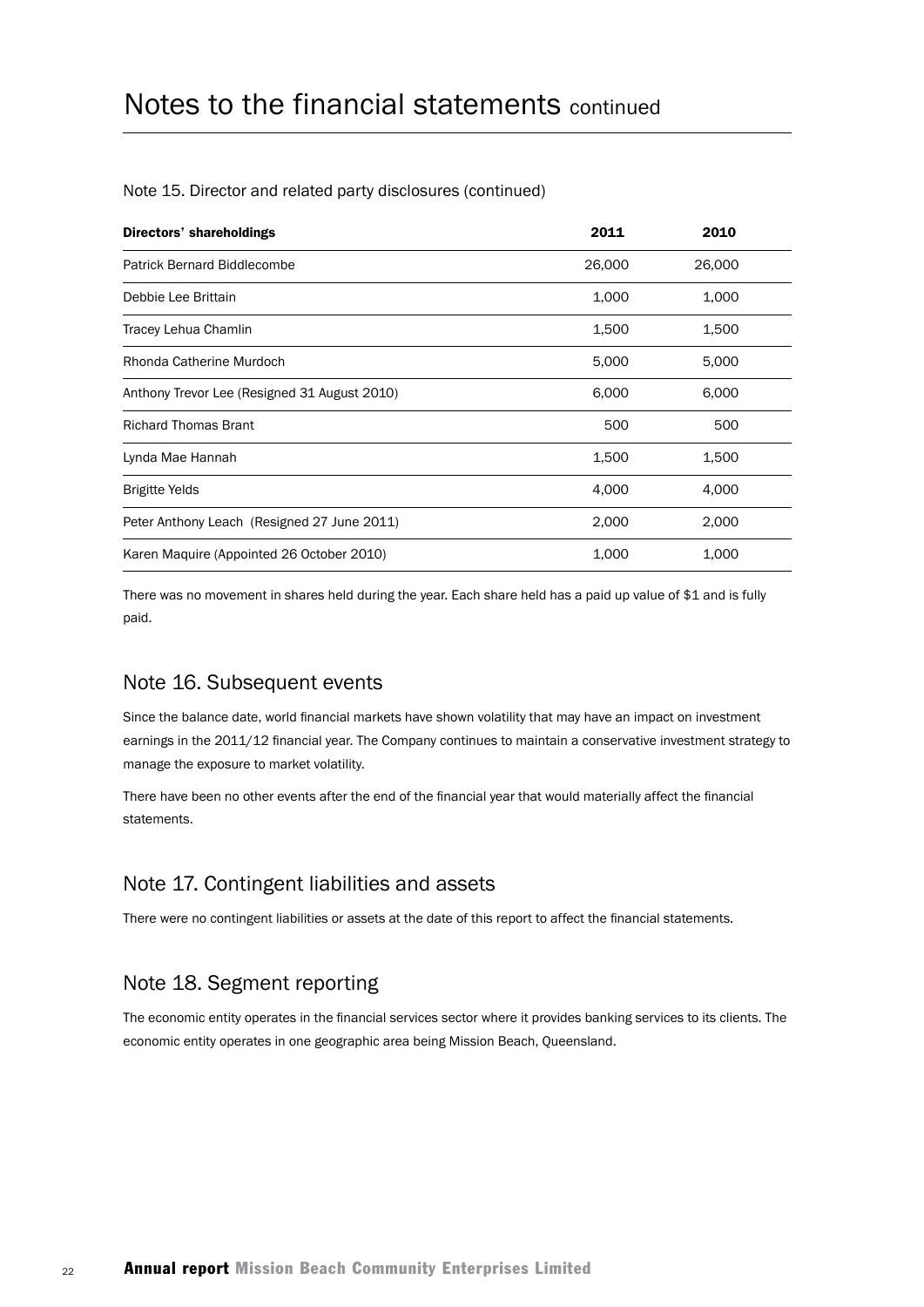### Note 19. Corporate information

Mission Beach Community Enterprises Limited is a Company limited by shares incorporated in Australia.

The registered office is: 35 Reid Road, Wongaling Beach QLD 4852

The principal place of business is: Shop 5, 34-40 Dickinson Street, Wongaling Beach QLD 4852

## Note 20. Dividends paid or provided for on ordinary shares

The Directors recommend that no dividend be paid for the current year.

|                                                                                                                                                                                                                                                                | 2011<br>\$. | 2010<br>\$ |
|----------------------------------------------------------------------------------------------------------------------------------------------------------------------------------------------------------------------------------------------------------------|-------------|------------|
| Note 21. Earnings per share                                                                                                                                                                                                                                    |             |            |
| Basic earnings per share amounts are calculated by dividing profit / (loss)<br>after income tax by the weighted average number of ordinary shares<br>outstanding during the year.                                                                              |             |            |
| Diluted earnings per share amounts are calculated by dividing profit / (loss)<br>after income tax by the weighted average number of ordinary shares<br>outstanding during the year (adjusted for the effects of any dilutive<br>options or preference shares). |             |            |
| The following reflects the income and share data used in the basic and<br>diluted earnings per share computations:                                                                                                                                             |             |            |
| Profit/(loss) after income tax expense                                                                                                                                                                                                                         | (120, 379)  | (146, 968) |
| Weighted average number of ordinary shares for basic and                                                                                                                                                                                                       |             |            |
| diluted earnings per share                                                                                                                                                                                                                                     | 875,000     | 875,000    |

### Note 22. Financial risk management

The Company has exposure to credit risk, liquidity risk and market risk from their use of financial instruments.

This note presents information about the Company's exposure to each of the above risks, their objectives, policies and processes for measuring and managing risk, and the management of capital.

The Board of Directors has overall responsibility for the establishment and oversight of the risk management framework. The Board has established an Audit Committee which reports regularly to the Board. The Audit Committee is assisted in the area of risk management by an internal audit function.

#### (a) Credit risk

Credit risk is the risk of financial loss to the Company if a customer or counterparty to a financial instrument fails to meet its contractual obligations. For the Company it arises from receivables and cash assets.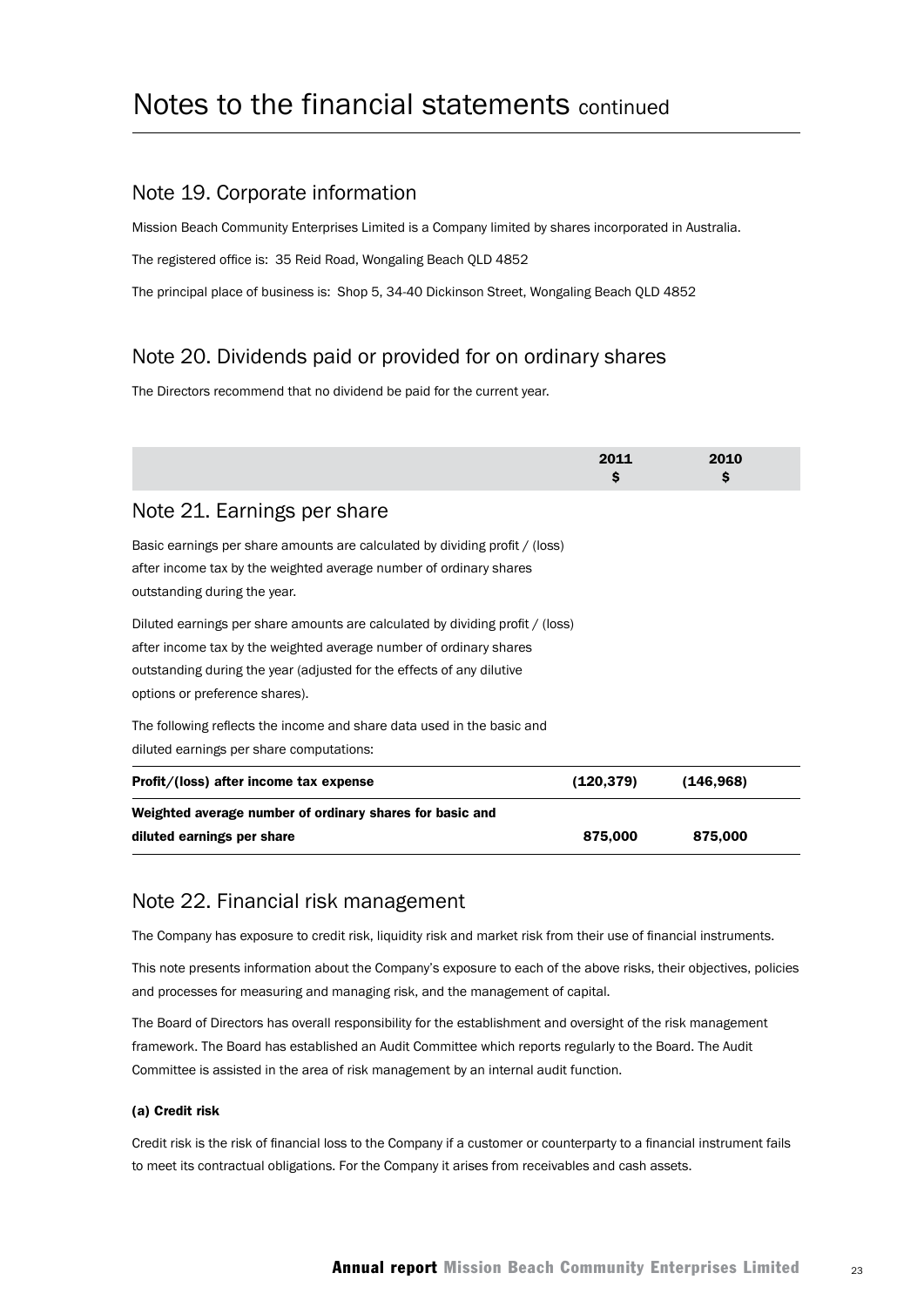#### Note 22. Financial risk management (continued)

#### (a) Credit risk (continued)

The maximum exposure to credit risk at reporting date to recognised financial assets is the carrying amount of those assets as disclosed in the Statement of Financial Position and notes to the financial statements. The Company's maximum exposure to credit risk at reporting date was:

|             | <b>Carrying amount</b> |            |  |
|-------------|------------------------|------------|--|
|             | 2011<br>\$             | 2010<br>\$ |  |
| Cash assets | ٠                      | 109,478    |  |
| Receivables | 28,075                 | 18,515     |  |
|             | 28,075                 | 127,993    |  |

The Company's exposure to credit risk is limited to Australia by geographic area. The majority of receivables are due from Bendigo and Adelaide Bank Ltd and the Australian Taxation Office.

None of the assets of the Company are past due (2010: nil past due) and based on historic default rates, the Company believes that no impairment allowance is necessary in respect of assets not past due.

The Company limits its exposure to credit risk by only investing in liquid securities with Bendigo and Adelaide Bank Ltd.

#### (b) Liquidity risk

Liquidity risk is the risk that the Company will not be able to meet its financial obligations as they fall due. The Company ensures it will have enough liquidity to meet its liabilities when due under both normal and stressed conditions. Liquidity management is carried out within the guidelines set by the Board.

Typically, the Company maintains sufficient cash on hand to meet expected operational expenses, including the servicing of financial obligations. This excludes the potential impact of extreme circumstances that cannot reasonably be predicted, such as natural disasters.

The following are the estimated contractual maturities of financial liabilities, including estimated interest payments.

|              | Carrying<br>amount<br>\$ | <b>Contractual</b><br>cash flows<br>\$ | 1 year<br>or less<br>\$ | Over 1 to<br>5 years<br>\$ | <b>More than</b><br>5 years<br>\$ |
|--------------|--------------------------|----------------------------------------|-------------------------|----------------------------|-----------------------------------|
| 30 June 2011 |                          |                                        |                         |                            |                                   |
| Payables     | 23,759                   | (23, 759)                              | (23, 759)               |                            |                                   |
|              | 23,759                   | (23, 759)                              | (23, 759)               | -                          |                                   |
| 30 June 2010 |                          |                                        |                         |                            |                                   |
| Payables     | 28,501                   | (28,501)                               | (28,501)                |                            |                                   |
|              | 28,501                   | (28, 501)                              | (28, 501)               |                            |                                   |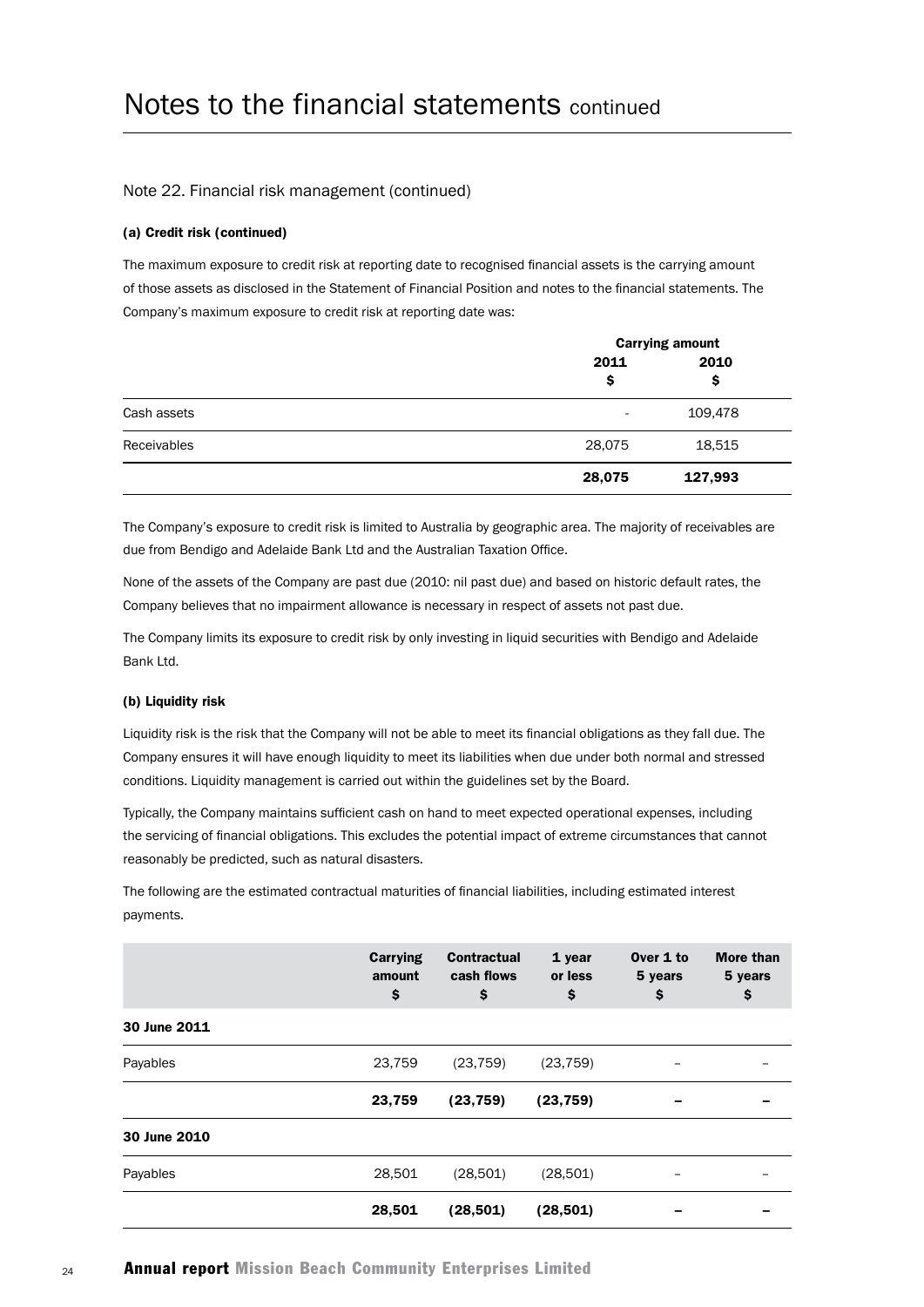#### Note 22. Financial risk management (continued)

#### (c) Market risk

Market risk is the risk that changes in market prices, such as interest rates, will affect the Company's income or the value of its holdings of financial instruments. The objective of market risk management is to manage and control market risk exposures within acceptable parameters.

#### Interest rate risk

Interest rate risk is that the fair value or future cash flows of a financial instrument will fluctuate because of changes in market interest rates. The Company reviews the exposure to interest rate risk as part of the regular Board meetings.

#### Sensitivity analysis

At the reporting date the interest rate profile of the Company's interest bearing financial instruments was:

|                               | <b>Carrying amount</b>   |        |  |
|-------------------------------|--------------------------|--------|--|
|                               | 2011                     | 2010   |  |
|                               | \$                       | \$     |  |
| <b>Fixed rate instruments</b> |                          |        |  |
| <b>Financial assets</b>       |                          | 50,000 |  |
| <b>Financial liabilities</b>  | $\overline{\phantom{a}}$ |        |  |
|                               | ٠                        | 50,000 |  |
| Variable rate instruments     |                          |        |  |
| <b>Financial assets</b>       |                          | 59,478 |  |
| <b>Financial liabilities</b>  | (48, 485)                |        |  |
|                               | (48, 485)                | 59,478 |  |

#### Fair value sensitivity analysis for fixed rate instruments

The Company does not account for any fixed interest rate financial assets or liabilities at fair value through profit or loss. Therefore a change in interest rates at the reporting date would not affect profit or loss.

#### Cash flow sensitivity analysis for variable rate instruments

A change of 100 basis points in interest rates at the reporting date would have no impact on profit or retained earnings. For the analysis performed on the same basis as at 30 June 2010 there was also no impact. As at both dates this assumes all other variables remain constant.

#### (d) Net fair values

The net fair values of financial assets and liabilities approximate the carrying values as disclosed in the Statement of Financial Position. The Company does not have any unrecognised financial instruments at year end.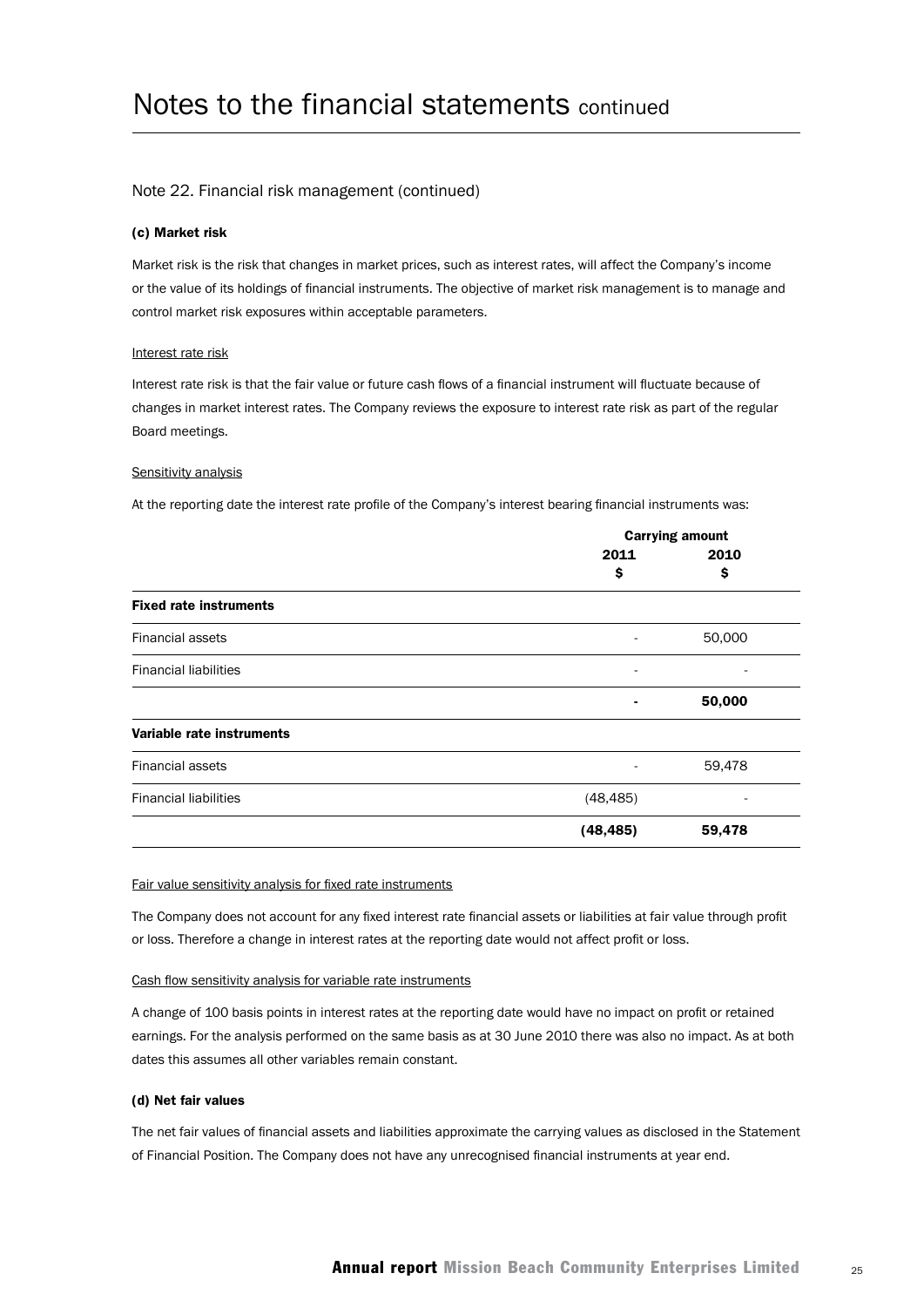#### Note 22. Financial risk management (continued)

#### (e) Capital management

The Board's policy is to maintain a strong capital base so as to sustain future development of the Company. The Board of Directors monitor the return on capital and the level of dividends to shareholders. Capital is represented by total equity as recorded in the Statement of Financial Position.

In accordance with the franchise agreement, in any 12 month period, the funds distributed to shareholders shall not exceed the Distribution Limit.

- (i) the Distribution Limit is the greater of:
	- (a) 20% of the profit or funds of the Franchisee otherwise available for distribution to shareholders in that 12 month period; and
	- (b) subject to the availability of distributable profits, the Relevant Rate of Return multiplied by the average level of share capital of the Franchisee over that 12 month period; and
- (ii) the Relevant Rate of Return is equal to the weighted average interest rate on 90 day bank bills over that 12 month period plus 5%.

The Board is managing the growth of the business in line with this requirement. There are no other externally imposed capital requirements, although the nature of the Company is such that amounts will be paid in the form of charitable donations and sponsorship. Charitable donations and sponsorship paid for the year ended 30 June 2011 can be seen in the Statement of Comprehensive Income.

There were no changes in the Company's approach to capital management during the year.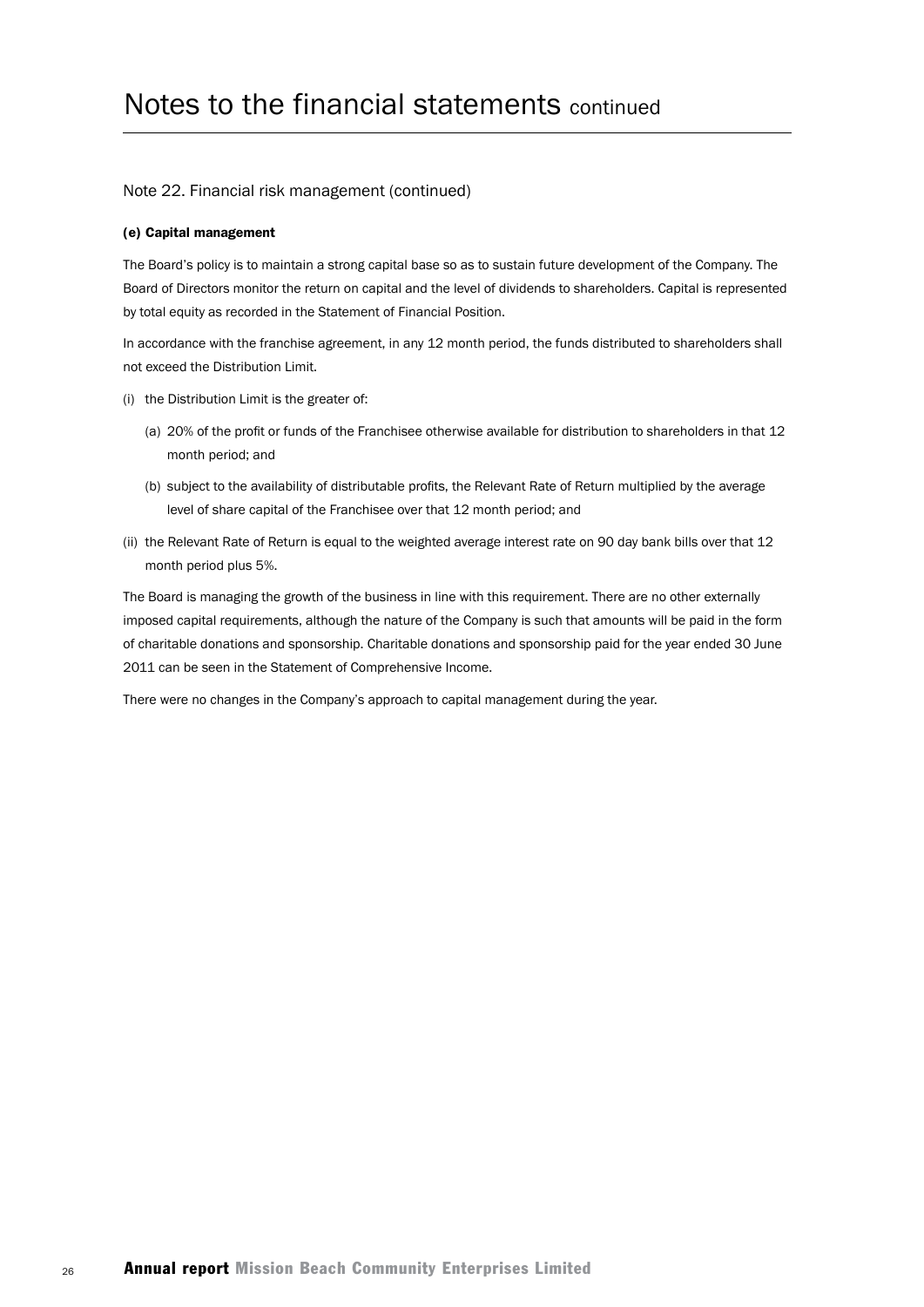# Directors' declaration

In accordance with a resolution of the Directors of Mission Beach Community Enterprises Limited, I state that:

In the opinion of the Directors:

- (a) the financial statements and notes of the Company are in accordance with the Corporations Act 2001, including:
	- (i) giving a true and fair view of the Company's financial position as at 30 June 2011 and of their performance for the year ended on that date; and
	- (ii) complying with Accounting Standards in Australia, International Financial Reporting Standards and Corporations Regulations 2001; and
- (b) there are reasonable grounds to believe that the Company will be able to pay its debts as and when they become due and payable.

Delinford

Rhonda Catherine Murdoch Chairperson

Signed in Mission Beach, Queensland on 23 September 2011.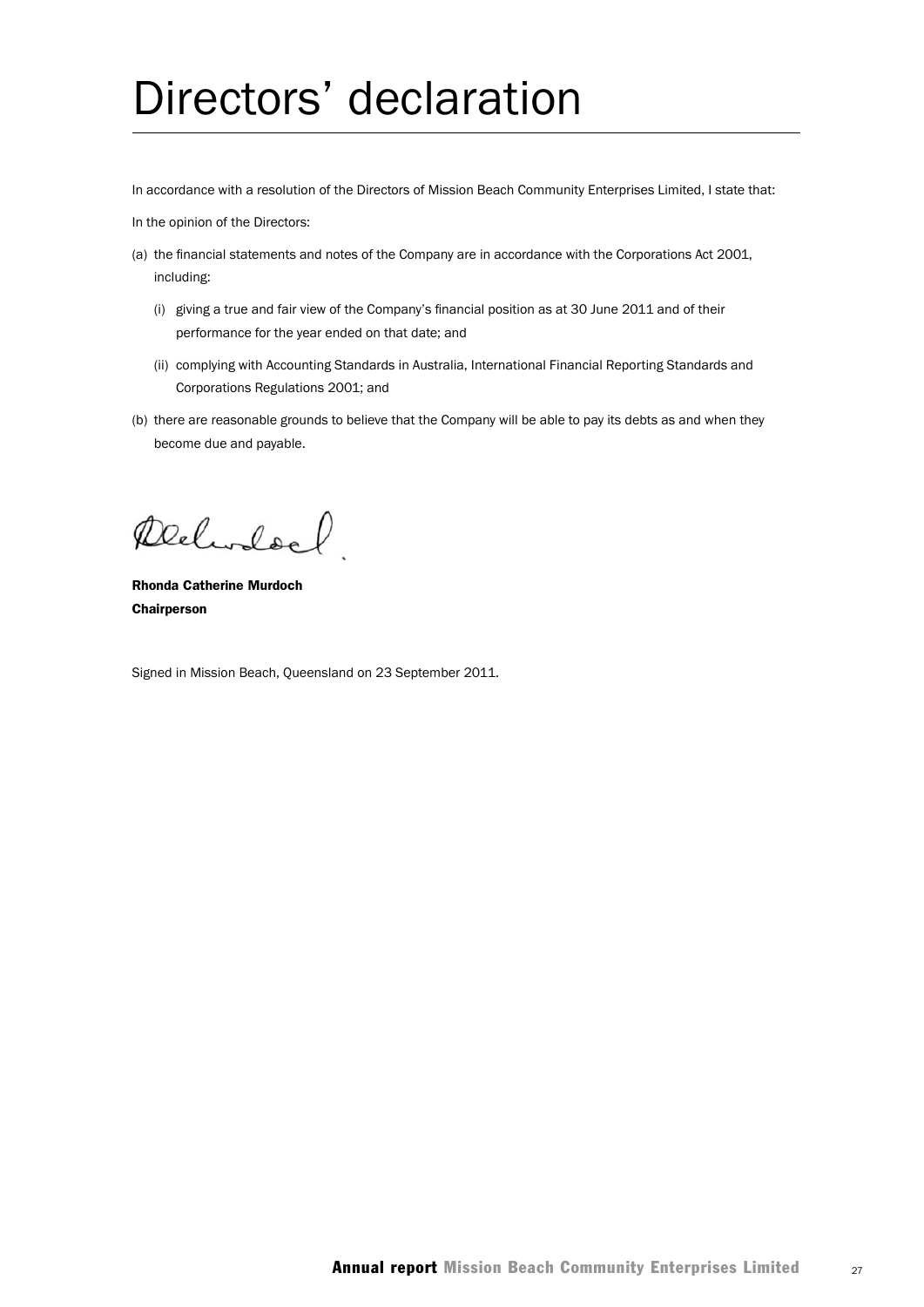# Independent audit report



#### **INDEPENDENT AUDIT REPORT TO THE MEMBERS OF MISSION BEACH COMMUNITY ENTERPRISES LIMITED**

#### **SCOPE**

The financial report comprises the statement of financial position, statement of comprehensive income, statement of cash flows, statement of changes in equity, accompanying notes to the financial statements, and the directors' declaration for Mission Beach Community Enterprises Limited, for the year ended 30 June 2011.

The directors of the company are responsible for preparing a financial report that gives a true and fair view of the financial position and performance of the company, and that complies with Accounting Standards in Australia, in accordance with the Corporations Act 2001. This includes responsibility for the maintenance of adequate accounting records and internal controls that are established to prevent and detect fraud and error, and for the accounting policies and accounting estimates inherent in the financial report.

#### Audit approach

We conducted an independent audit of the financial report in order to express an opinion on it to the members of the company. Our audit has been conducted in accordance with Australian Auditing Standards in order to provide reasonable assurance as to whether the financial report is free of material misstatement. The nature of an audit is influenced by factors such as the use of professional judgement, selective testing, the inherent limitations of internal control, and the availability of persuasive rather than conclusive evidence. Therefore, an audit cannot guarantee that all material misstatements have been detected.

We performed procedures to assess whether in all material respects the financial report presents fairly in accordance with the Corporations Act 2001, including compliance with Accounting Standards in Australia, and other mandatory financial reporting requirements in Australia, a view which is consistent with our understanding of the company's financial position, and of its performance as represented by the results of its operations and cash flows.

We formed our audit opinion on the basis of these procedures, which included:

- examining, on a test basis, information to provide evidence supporting the amounts and disclosures in the financial report; and
- assessing the appropriateness of the accounting policies and disclosures used and the reasonableness of significant account estimates made by the directors.

While we considered the effectiveness of management's internal controls over financial reporting when determining the nature and extent of our procedures, our audit was not designed to provide assurance on internal controls.

Partners: Kenneth J Richmond . Warren J Sinnott . Philip P Delahunty . Brett A Andrews Level 2, 10-16 Forest Street, Bendigo 3550. PO Box 30 Bendigo 3552 Ph: 03 5443 1177 Fax: 03 5444 4344 Email: rsd@rsdadvisors.com.au ABN 60 616 244 309 Liability limited by a scheme approved under Professional Standards Legislation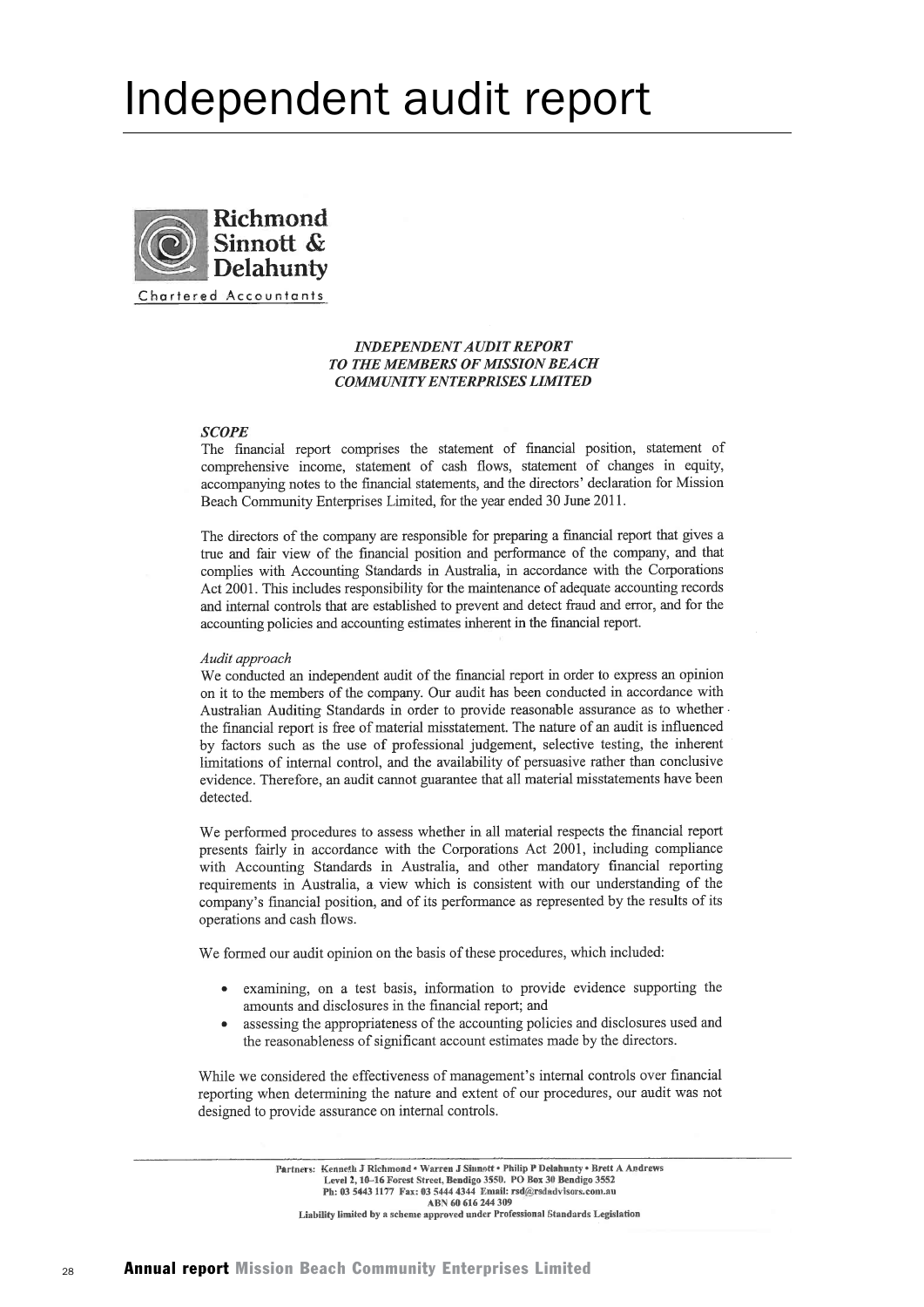We performed procedures to assess whether the substance of business transactions was accurately reflected in the financial report. These and our other procedures did not include consideration or judgement of the appropriateness or reasonableness of the business plans or strategies adopted by the directors and management of the company.

#### **INDEPENDENCE**

We are independent of the company, and have met the independence requirements of Australian professional ethical pronouncements and the Corporations Act 2001.

#### **AUDIT OPINION**

In our opinion, the financial report of Mission Beach Community Enterprises Limited is in accordance with:

the Corporations Act 2001 including:  $(a)$ 

- giving a true and fair view of the company's financial position as at  $(i)$ 30 June 2011 and of its performance for the year ended on that date; and
- complying with Accounting Standards and the Corporations Regulations  $(ii)$ 2001: and

 $(b)$ other mandatory professional reporting requirements in Australia.

Richmord Sinot & selationly RICHMOND SINNOTT & DELAHUMTY **Chartered Accountants** 

W. J. SINNOTT Partner Bendigo

Date: 23 September 2011